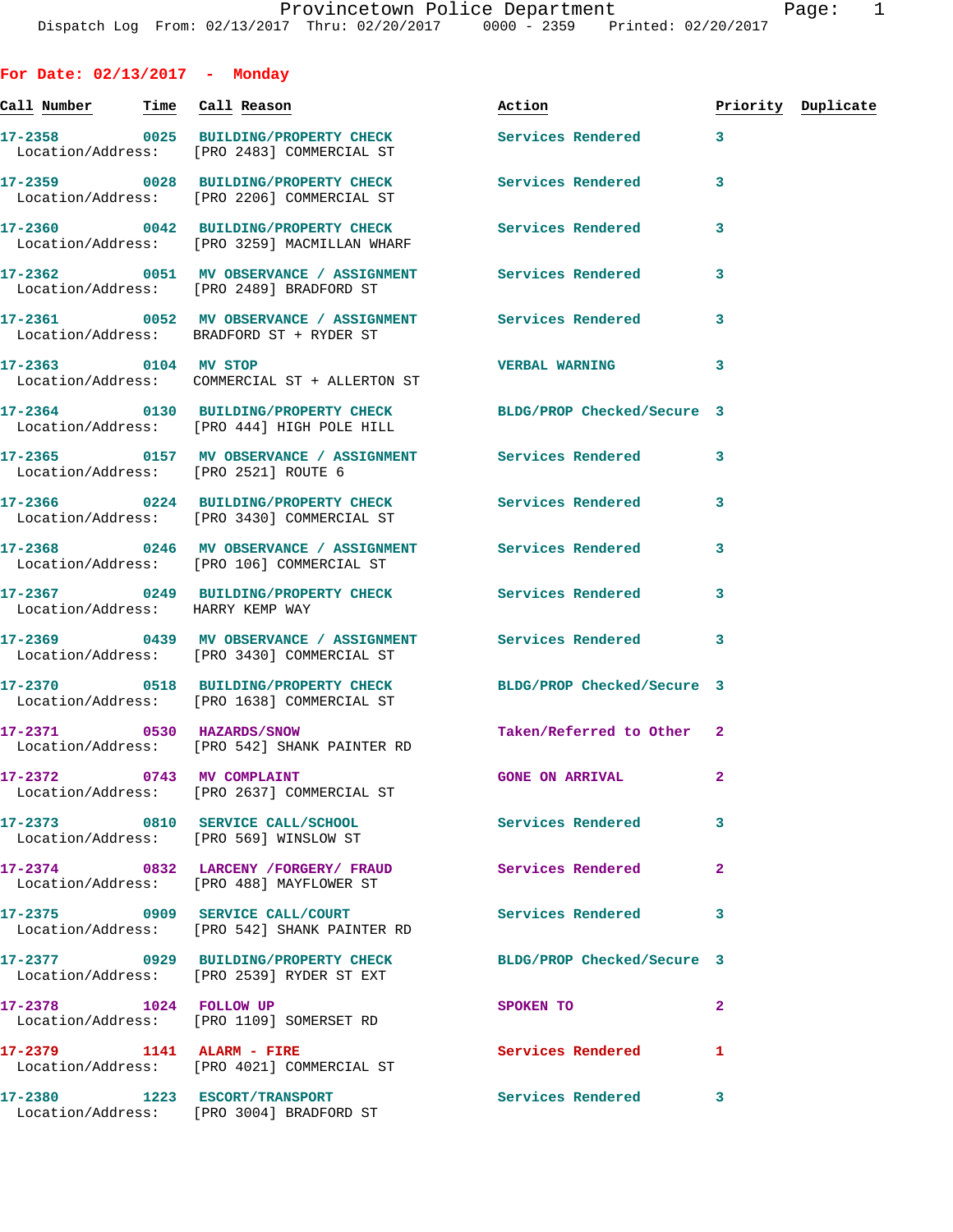|                                    | Provincetown Police Department The Page: 2<br>Dispatch Log From: 02/13/2017 Thru: 02/20/2017 0000 - 2359 Printed: 02/20/2017 |                                                                                 |              |   |  |
|------------------------------------|------------------------------------------------------------------------------------------------------------------------------|---------------------------------------------------------------------------------|--------------|---|--|
| Location/Address: BRADFORD ST      | 17-2381 1255 ASSIST CITIZEN/REASSURANCE CK Services Rendered 3                                                               |                                                                                 |              |   |  |
|                                    | 17-2382 1401 FIRE, OTHER Taken/Referred to Other 1 1<br>Location/Address: BRADFORD ST EXT + TELEGRAPH HILL RD                |                                                                                 |              |   |  |
|                                    | 17-2383 1405 MEDICAL EMERGENCY<br>Location/Address: [PRO 440] HARRY KEMP WAY                                                 | Transported to Hospital 1                                                       |              |   |  |
|                                    | 17-2384 1408 ALARM - GENERAL Taken/Referred to Other 1<br>Location/Address: [PRO 1375] DAGGETT LN                            |                                                                                 |              |   |  |
|                                    | 17-2385 1414 ALARM - GENERAL<br>Location/Address: [PRO 1899] CREEK HILL RD                                                   | Services Rendered 1                                                             |              |   |  |
| Location/Address: [PRO 2] ALDEN ST | 17-2387 1434 HAZARDS                                                                                                         | Taken/Referred to Other 2                                                       |              |   |  |
|                                    | 17-2388 1441 ALARM - GENERAL Services Rendered 1<br>Location/Address: [PRO 3670] SHANK PAINTER RD                            |                                                                                 |              |   |  |
|                                    | 17-2389 1446 WIRES DOWN Taken/Referred to Other 2<br>Location/Address: [PRO 2380] CREEK HILL RD + BRADFORD ST EXT            |                                                                                 |              |   |  |
|                                    | 17-2390 1451 CABLE WIRES DOWN<br>Location/Address: WEST VINE ST + BRADFORD ST EXT                                            | Taken/Referred to Other 2                                                       |              |   |  |
|                                    | 17-2391 1516 PARK, WALK & TALK 1998 Services Rendered<br>Location/Address: [PRO 105] COMMERCIAL ST                           |                                                                                 | $\mathbf{2}$ |   |  |
|                                    | 17-2392 1611 POWER DOWN AT THE STATION No Action Required 2<br>Location/Address: [PRO 542] SHANK PAINTER RD                  |                                                                                 |              |   |  |
| Location/Address: COMMERCIAL ST    | $17-2393$ 1614 RELOCATE M/V'S                                                                                                | SPOKEN TO AND TO A STRUCK TO A THING OF THE STRUCK OF THE STRUCK OF THE STRUCK. | 2            |   |  |
|                                    | 17-2394 1617 TRANSPORT<br>Location/Address: [PRO 106] COMMERCIAL ST                                                          | Services Rendered 3                                                             |              |   |  |
|                                    | 17-2395 1626 MV DISABLED IN SNOW Services Rendered 2<br>Location/Address: [PRO 2512] JEROME SMITH RD                         |                                                                                 |              |   |  |
| 17-2396 1709 TRANSPORT             | Location/Address: [PRO 2520] PRINCE ST                                                                                       | <b>Services Rendered</b>                                                        |              |   |  |
|                                    | 17-2397 1910 BUILDING/PROPERTY CHECK BLDG/PROP Checked/Secure 3<br>Location/Address: [PRO 175] COMMERCIAL ST                 |                                                                                 |              |   |  |
|                                    | 17-2398 1925 BUILDING/PROPERTY CHECK<br>Location/Address: [PRO 3259] MACMILLAN WHARF                                         | BLDG/PROP Checked/Secure 3                                                      |              |   |  |
|                                    | 17-2399 2246 LOBBY TRAFFIC<br>Location/Address: [PRO 542] SHANK PAINTER RD                                                   | Services Rendered 3                                                             |              | 9 |  |
| For Date: $02/14/2017$ - Tuesday   |                                                                                                                              |                                                                                 |              |   |  |
|                                    | 17-2400 0005 MV OBSERVANCE / ASSIGNMENT No Action Required<br>Location/Address: SNAIL RD + COMMERCIAL ST                     |                                                                                 | -3           |   |  |
|                                    | 17-2401 0052 BUILDING/PROPERTY CHECK BLDG/PROP Checked/Secure 3<br>Location/Address: [PRO 3259] MACMILLAN WHARF              |                                                                                 |              |   |  |
|                                    | 17-2402 0106 MV OBSERVANCE / ASSIGNMENT Services Rendered<br>Location/Address: BRADFORD ST + RYDER ST                        |                                                                                 | 3            |   |  |
|                                    | 17-2403 0110 MV OBSERVANCE / ASSIGNMENT Services Rendered 3<br>Location/Address: [PRO 2489] BRADFORD ST                      |                                                                                 |              |   |  |
|                                    | 17-2404 0122 MV OBSERVANCE / ASSIGNMENT<br>Location/Address: HOWLAND ST + BRADFORD ST                                        | No Action Required                                                              | 3            |   |  |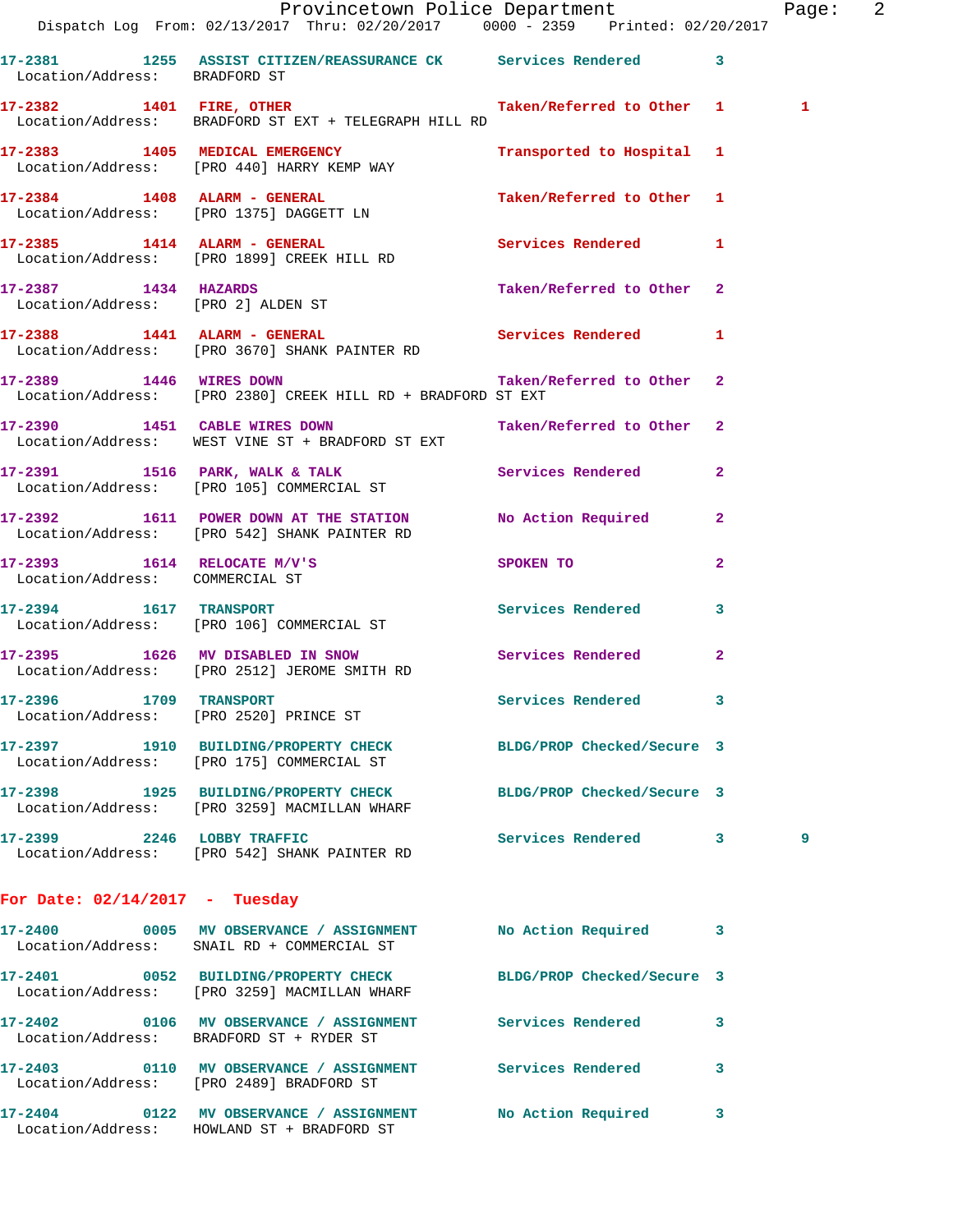|                                                               | 17-2405 0129 BUILDING/PROPERTY CHECK<br>Location/Address: [PRO 2483] COMMERCIAL ST                       | Services Rendered          | 3                       |
|---------------------------------------------------------------|----------------------------------------------------------------------------------------------------------|----------------------------|-------------------------|
|                                                               | 17-2406 0130 BUILDING/PROPERTY CHECK<br>Location/Address: [PRO 2206] COMMERCIAL ST                       | Services Rendered          | 3                       |
|                                                               | 17-2407 0133 BUILDING/PROPERTY CHECK<br>Location/Address: [PRO 2490] PROVINCELANDS RD                    | <b>Services Rendered</b>   | 3                       |
|                                                               | 17-2408 0142 BUILDING/PROPERTY CHECK<br>Location/Address: [PRO 2499] RACE POINT RD                       | Services Rendered          | $\overline{\mathbf{3}}$ |
|                                                               | 17-2409 0145 BUILDING/PROPERTY CHECK<br>Location/Address: [PRO 1638] COMMERCIAL ST                       | BLDG/PROP Checked/Secure 3 |                         |
|                                                               | 17-2410 0151 BUILDING/PROPERTY CHECK<br>Location/Address: [PRO 2490] PROVINCELANDS RD                    | <b>Services Rendered</b>   | $\overline{\mathbf{3}}$ |
|                                                               | 17-2412 0209 MV OBSERVANCE / ASSIGNMENT Services Rendered 3<br>Location/Address: [PRO 106] COMMERCIAL ST |                            |                         |
|                                                               | 17-2411 0212 BUILDING/PROPERTY CHECK<br>Location/Address: [PRO 1778] SHANK PAINTER RD                    | BLDG/PROP Checked/Secure 3 |                         |
|                                                               | 17-2413 0315 BUILDING/PROPERTY CHECK<br>Location/Address: [PRO 2898] JEROME SMITH RD                     | BLDG/PROP Checked/Secure 3 |                         |
| Location/Address: HARRY KEMP WAY                              | 17-2414 0540 BUILDING/PROPERTY CHECK                                                                     | Services Rendered          | 3                       |
|                                                               | 17-2415 0547 BUILDING/PROPERTY CHECK<br>Location/Address: [PRO 2540] RACE POINT RD                       | <b>Services Rendered</b>   | 3                       |
| Location/Address: [PRO 2519] ROUTE 6                          |                                                                                                          |                            | 3                       |
|                                                               | 17-2417 0742 BUILDING/PROPERTY CHECK<br>Location/Address: [PRO 2977] COMMERCIAL ST                       | Services Rendered          | 3                       |
| 17-2418 0809 AT SCHOOL                                        | Location/Address: [PRO 569] WINSLOW ST                                                                   | Services Rendered          | 3                       |
| 17-2419 0815 PET PANTRY                                       | Location/Address: [PRO 285] COMMERCIAL ST                                                                | No Action Required         | $\mathbf{2}$            |
| 17-2420 0927 TRANSPORT                                        | Location/Address: [PRO 3296] SHANK PAINTER RD                                                            | Services Rendered          | 3                       |
| 17-2421 0928 ASSIST CITIZEN                                   | Location/Address: [PRO 542] SHANK PAINTER RD                                                             | <b>Services Rendered</b>   | $\overline{\mathbf{3}}$ |
| 17-2422 1010 TRAFFIC CONTROL<br>Location/Address: BRADFORD ST |                                                                                                          | Services Rendered          | 3                       |
|                                                               | 17-2423 1021 BUILDING/PROPERTY CHECK Services Rendered 3<br>Location/Address: [PRO 433] RYDER ST EXT     |                            |                         |
|                                                               | 17-2424 1059 BUILDING/PROPERTY CHECK<br>Location/Address: [PRO 3317] CEMETERY RD                         | BLDG/PROP Checked/Secure 3 |                         |
|                                                               | 17-2425 1059 BUILDING/PROPERTY CHECK<br>Location/Address: [PRO 3318] CEMETERY RD                         | BLDG/PROP Checked/Secure 3 |                         |
|                                                               | 17-2426 1102 LARCENY /FORGERY/ FRAUD<br>Location/Address: [PRO 2998] BRADFORD ST EXT                     | <b>Services Rendered</b>   | $\mathbf{2}$            |
| 17-2427 1135 PET PANTRY                                       | Location/Address: [PRO 537] SHANK PAINTER RD                                                             | No Action Required         | $\mathbf{2}$            |

**17-2428 1153 FOLLOW UP Services Rendered 2**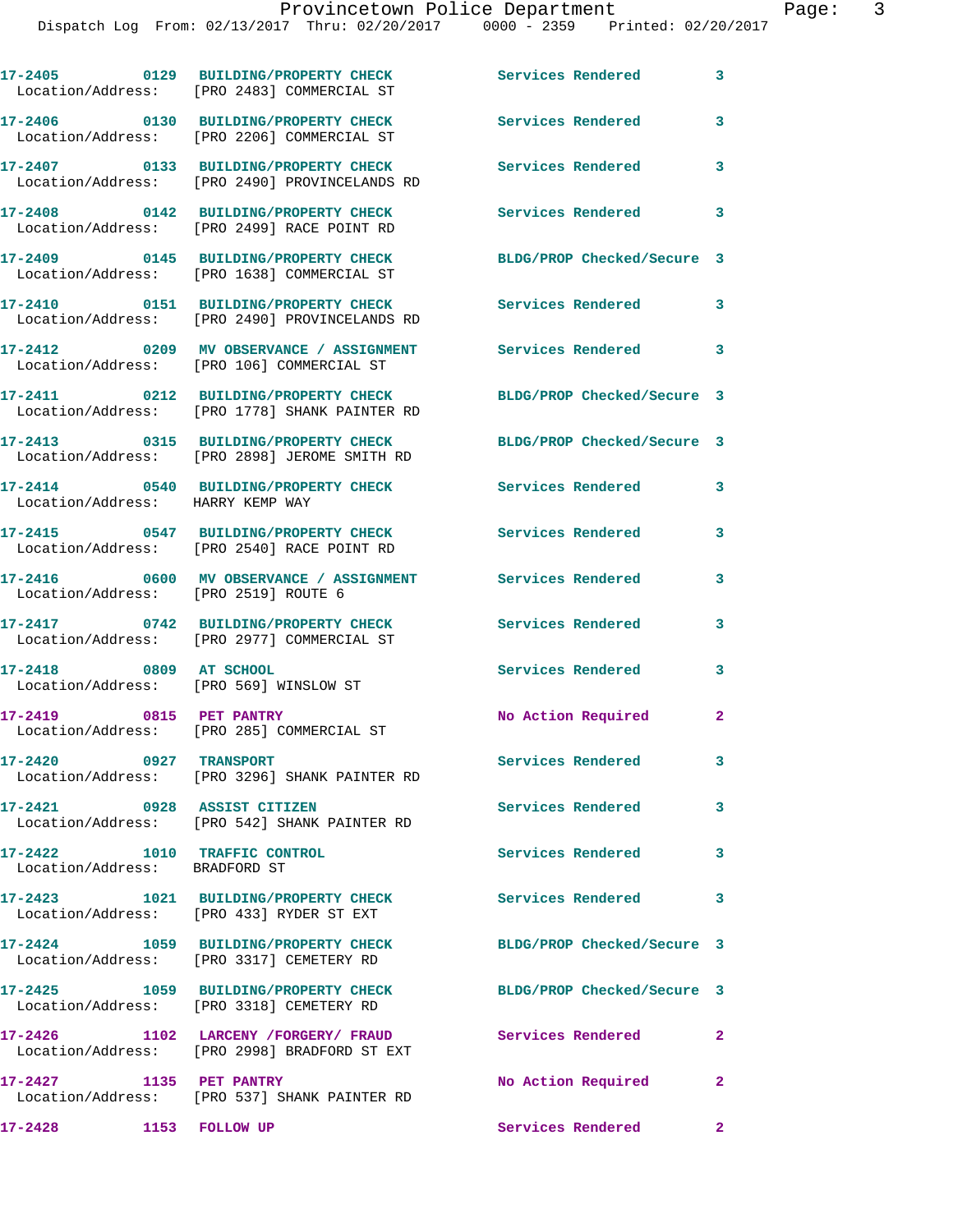|                                                       | Provincetown Police Department<br>Dispatch Log From: 02/13/2017 Thru: 02/20/2017 0000 - 2359 Printed: 02/20/2017        |                           |                | Page: 4 |  |
|-------------------------------------------------------|-------------------------------------------------------------------------------------------------------------------------|---------------------------|----------------|---------|--|
|                                                       | Location/Address: [PRO 2998] BRADFORD ST EXT                                                                            |                           |                |         |  |
| 17-2429 1305 MV STOP<br>Location/Address: BRADFORD ST |                                                                                                                         | VERBAL WARNING 3          |                |         |  |
|                                                       | 17-2430 1321 MEDICAL EMERGENCY Transported to Hospital 1<br>Location/Address: [PRO 440] HARRY KEMP WAY                  |                           |                |         |  |
|                                                       | 17-2432 1357 ALARM - FIRE<br>Location/Address: [PRO 2704] COMMERCIAL ST                                                 | <b>False Alarm</b>        | 1              |         |  |
|                                                       | 17-2433 1503 PARK, WALK & TALK 1999 Services Rendered<br>Location/Address: [PRO 569] WINSLOW ST                         |                           | $\overline{2}$ |         |  |
| Location/Address: ROUTE 6 + HOWLAND ST                | 17-2434 1507 ASSIST AGENCY / MUTUAL AID Services Rendered 3                                                             |                           |                |         |  |
| Location/Address: [PRO 16] BRADFORD ST                | 17-2435 1518 BUILDING/PROPERTY CHECK Services Rendered 3                                                                |                           |                |         |  |
| Location/Address: [PRO 2521] ROUTE 6                  | 17-2436 1553 MV OBSERVANCE / ASSIGNMENT Services Rendered 3                                                             |                           |                |         |  |
|                                                       | 17-2437 1600 LOST HONDA KEY<br>Location/Address: [PRO 3296] SHANK PAINTER RD                                            | Services Rendered 3       |                |         |  |
| 17-2438 1614 WELLNESS CHECK                           | Location/Address: [PRO 3670] SHANK PAINTER RD                                                                           | Services Rendered 3       |                | 1       |  |
|                                                       | 17-2440 1634 MEDICAL EMERGENCY<br>Location/Address: [PRO 440] HARRY KEMP WAY                                            | Transported to Hospital 1 |                |         |  |
|                                                       | 17-2441 1645 BUILDING/PROPERTY CHECK Services Rendered 3<br>Location/Address: [PRO 526] RYDER ST EXT                    |                           |                |         |  |
|                                                       | 17-2442 1645 BUILDING/PROPERTY CHECK Services Rendered<br>Location/Address: [PRO 3259] MACMILLAN WHARF                  |                           | $\mathbf{3}$   |         |  |
| Location/Address: [PRO 3440] ROUTE 6                  | 17-2443 1702 MV OBSERVANCE / ASSIGNMENT Services Rendered                                                               |                           | $\mathbf{3}$   |         |  |
| 17-2445 1711 MV DISABLED                              | Location/Address: [PRO 2490] PROVINCELANDS RD                                                                           | Services Rendered 2       |                |         |  |
| 17-2446 1715 MV STOP                                  | Location/Address: [PRO 539] SHANK PAINTER RD                                                                            | <b>VERBAL WARNING</b>     | 3              |         |  |
|                                                       | 17-2447 1747 BUILDING/PROPERTY CHECK Services Rendered 3<br>Location/Address: [PRO 1638] COMMERCIAL ST                  |                           |                |         |  |
|                                                       | 17-2448 1801 MV OBSERVANCE / ASSIGNMENT Services Rendered 3<br>Location/Address: BRADFORD ST + STANDISH ST              |                           |                |         |  |
|                                                       | 17-2449 1829 BUILDING/PROPERTY CHECK Services Rendered<br>Location/Address: [PRO 182] COMMERCIAL ST                     |                           | 3              |         |  |
|                                                       | 17-2450 1833 PARKING COMPLAINT / GENERAL Citation/Warning Issued 3<br>Location/Address: DYER ST + COMMERCIAL ST         |                           |                |         |  |
|                                                       | 17-2451 1931 FOUND SEAMENS POUCH<br>Location/Address: [PRO 3296] SHANK PAINTER RD                                       | Services Rendered         | 3              |         |  |
|                                                       | 17-2453 2017 BUILDING/PROPERTY CHECK Services Rendered 3<br>Location/Address: [PRO 2540] RACE POINT RD                  |                           |                |         |  |
|                                                       | 17-2454 2017 MV OBSERVANCE / ASSIGNMENT Services Rendered<br>Location/Address: COMMERCIAL ST + SNAIL RD                 |                           | 3              |         |  |
|                                                       | 17-2455 2033 MV OBSERVANCE / ASSIGNMENT Services Rendered 3<br>Location/Address: SHANK PAINTER RD + CAPTAIN BERTIES WAY |                           |                |         |  |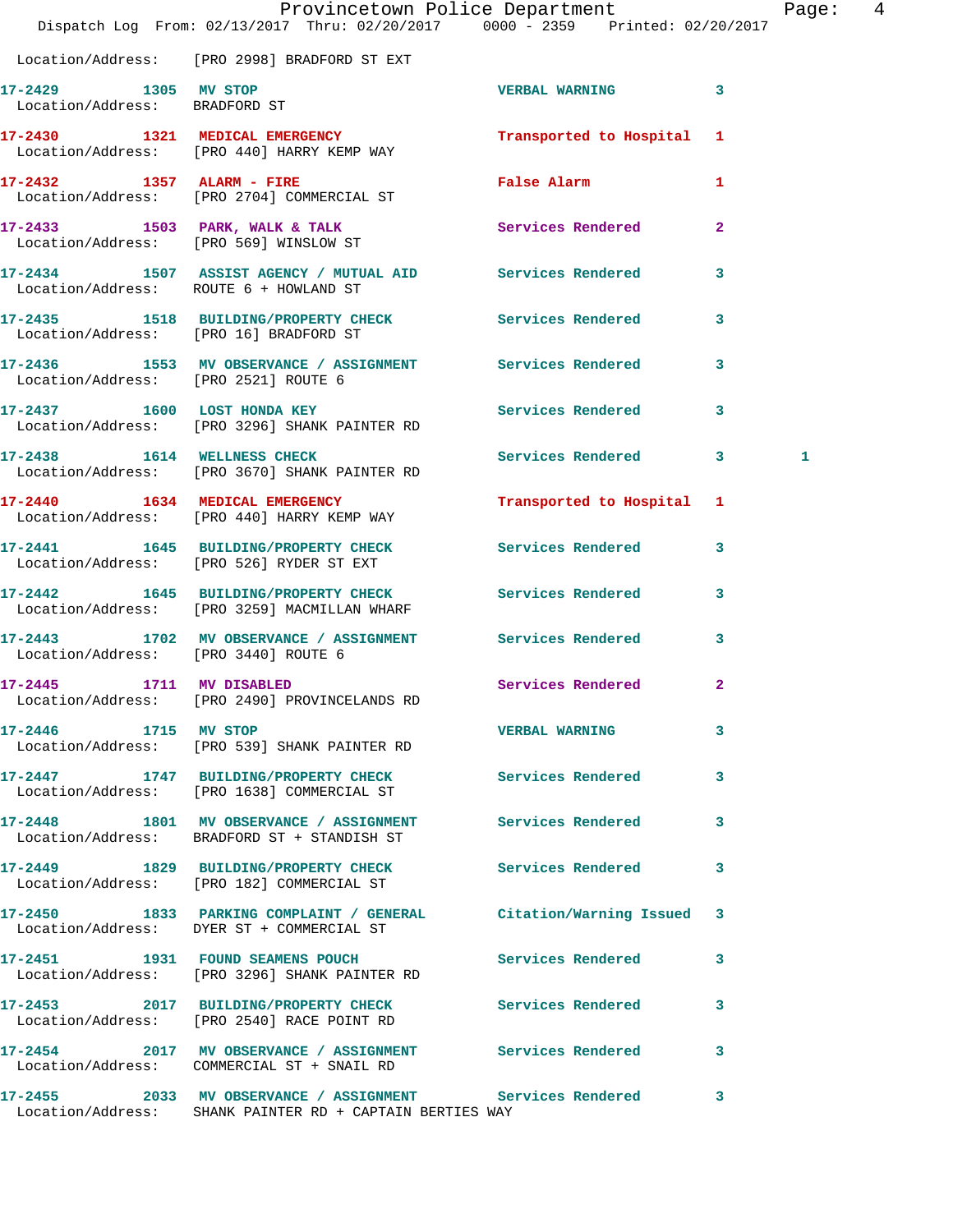|                                        | Provincetown Police Department<br>Dispatch Log From: 02/13/2017 Thru: 02/20/2017   0000 - 2359   Printed: 02/20/2017        |                            | Page: 5 |  |
|----------------------------------------|-----------------------------------------------------------------------------------------------------------------------------|----------------------------|---------|--|
|                                        | 17-2456 2041 MV STOP<br>Location/Address: [PRO 3222] ALDEN ST                                                               | <b>VERBAL WARNING</b> 3    |         |  |
|                                        | 17-2457 2104 BUILDING/PROPERTY CHECK BLDG/PROP Checked/Secure 3<br>Location/Address: [PRO 444] HIGH POLE HILL               |                            |         |  |
|                                        | 17-2458 2134 BUILDING/PROPERTY CHECK Services Rendered 3<br>Location/Address: [PRO 661] STANDISH ST                         |                            |         |  |
|                                        | 17-2459 2331 BUILDING/PROPERTY CHECK BLDG/PROP Checked/Secure 3<br>Location/Address: [PRO 3259] MACMILLAN WHARF             |                            |         |  |
|                                        | 17-2460 2354 MV OBSERVANCE / ASSIGNMENT Services Rendered 3<br>Location/Address: [PRO 3430] COMMERCIAL ST                   |                            |         |  |
| For Date: $02/15/2017$ - Wednesday     |                                                                                                                             |                            |         |  |
|                                        | 17-2462 0100 BUILDING/PROPERTY CHECK Services Rendered 3<br>Location/Address: [PRO 2206] COMMERCIAL ST                      |                            |         |  |
|                                        | 17-2463 0237 BUILDING/PROPERTY CHECK BLDG/PROP Checked/Secure 3<br>Location/Address: [PRO 545] SHANK PAINTER RD             |                            |         |  |
|                                        | 17-2464 0247 MV OBSERVANCE / ASSIGNMENT Services Rendered 3<br>Location/Address: [PRO 537] SHANK PAINTER RD                 |                            |         |  |
|                                        | 17-2465 0333 MV OBSERVANCE / ASSIGNMENT Services Rendered 3<br>Location/Address: [PRO 106] COMMERCIAL ST                    |                            |         |  |
|                                        | 17-2466 0338 MV OBSERVANCE / ASSIGNMENT Services Rendered 3<br>Location/Address: [PRO 3430] COMMERCIAL ST                   |                            |         |  |
|                                        | 17-2467      0443   MV OBSERVANCE / ASSIGNMENT       Services Rendered      3<br>Location/Address:   [PRO 106]COMMERCIAL ST |                            |         |  |
|                                        | 17-2468 0520 BUILDING/PROPERTY CHECK BLDG/PROP Checked/Secure 3<br>Location/Address: [PRO 1638] COMMERCIAL ST               |                            |         |  |
| Location/Address: [PRO 3440] ROUTE 6   | 17-2469 0726 MV OBSERVANCE / ASSIGNMENT Services Rendered 3                                                                 |                            |         |  |
|                                        | 17-2470 0759 BUILDING/PROPERTY CHECK<br>Location/Address: [PRO 526] RYDER ST EXT                                            | Services Rendered 3        |         |  |
| 17-2471 0807 AT SCHOOL                 | Location/Address: [PRO 569] WINSLOW ST                                                                                      | Services Rendered 3        |         |  |
| 17-2472 0812 PET PANTRY                | Location/Address: [PRO 3296] SHANK PAINTER RD                                                                               | Services Rendered 3        |         |  |
|                                        | 17-2473 0845 BUILDING/PROPERTY CHECK BLDG/PROP Checked/Secure 3<br>Location/Address: [PRO 1638] COMMERCIAL ST               |                            |         |  |
| Location/Address: [PRO 571] ALDEN ST   | 17-2474 0846 BUILDING/PROPERTY CHECK BLDG/PROP Checked/Secure 3                                                             |                            |         |  |
| 17-2475 0847 LITTER                    | Location/Address: [PRO 2898] JEROME SMITH RD                                                                                | Taken/Referred to Other 3  |         |  |
|                                        | 17-2476 0900 TTY TEST CALL<br>Location/Address: [PRO 542] SHANK PAINTER RD                                                  | Services Rendered 1        |         |  |
|                                        | 17-2477 0903 LOBBY TRAFFIC<br>Location/Address: [PRO 542] SHANK PAINTER RD                                                  | Services Rendered 2        | 26      |  |
| Location/Address: [PRO 16] BRADFORD ST | 17-2478 		 0928 BUILDING/PROPERTY CHECK Services Rendered 3                                                                 |                            |         |  |
|                                        | 17-2479 0931 BUILDING/PROPERTY CHECK<br>Location/Address: [PRO 3317] CEMETERY RD                                            | BLDG/PROP Checked/Secure 3 | 1       |  |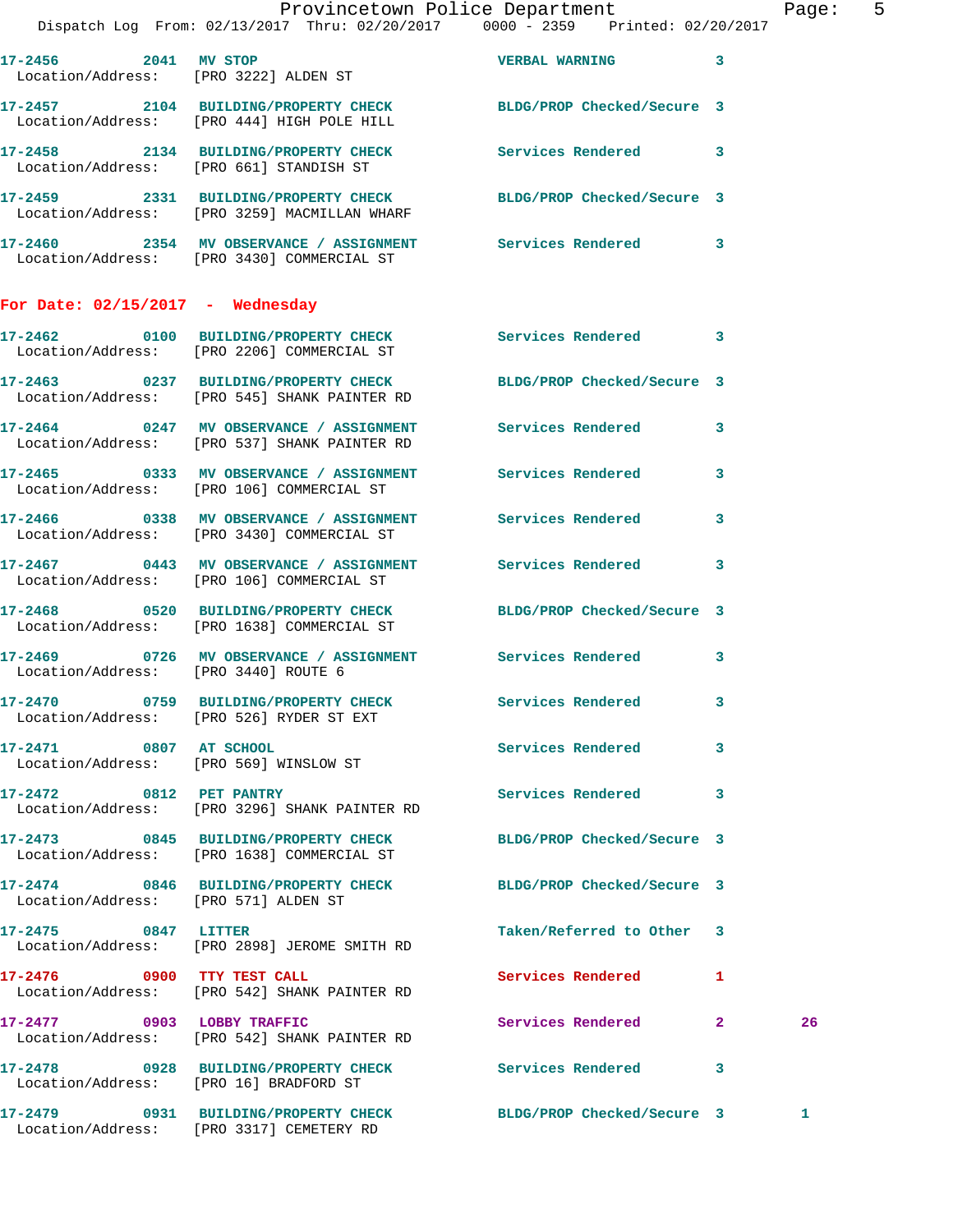|                                                                            | 17-2480 0932 DOCTOR-ORDERED TRANSPORT<br>Location/Address: [PRO 440] HARRY KEMP WAY   | Transported to Hospital 1  |                         |
|----------------------------------------------------------------------------|---------------------------------------------------------------------------------------|----------------------------|-------------------------|
|                                                                            | 17-2482 0941 VERBAL INSPECTION<br>Location/Address: COOK ST + BRADFORD ST             | <b>VERBAL WARNING</b>      | 3                       |
|                                                                            | 17-2483 0949 VERBAL SPEED/INSPECTION<br>Location/Address: WILLOW DR + HOWLAND ST      | <b>VERBAL WARNING</b>      | 3                       |
| Location/Address: [PRO 2521] ROUTE 6                                       | 17-2484 1024 MV OBSERVANCE / ASSIGNMENT Services Rendered                             |                            | 3                       |
|                                                                            | 17-2485 1051 WRITTEN WARNING SPEED<br>Location/Address: [PRO 2513] ROUTE 6            | Citation/Warning Issued 3  |                         |
|                                                                            | 17-2486 1056 MV OBSERVANCE / ASSIGNMENT<br>Location/Address: COMMERCIAL ST + SNAIL RD | <b>Services Rendered</b>   | 3                       |
|                                                                            | 17-2487 1108 BUILDING/PROPERTY CHECK<br>Location/Address: [PRO 661] STANDISH ST       | Services Rendered          | 3                       |
| 17-2488 1140 PET PANTRY                                                    | Location/Address: [PRO 537] SHANK PAINTER RD                                          | <b>Services Rendered</b>   | 3                       |
|                                                                            | 17-2489 1303 BUILDING/PROPERTY CHECK<br>Location/Address: [PRO 3670] SHANK PAINTER RD | <b>Services Rendered</b>   | $\overline{\mathbf{3}}$ |
|                                                                            | 17-2490 1306 DOCTOR-ORDERED TRANSPORT<br>Location/Address: [PRO 440] HARRY KEMP WAY   | Transported to Hospital 1  |                         |
|                                                                            | 17-2492 1344 BUILDING/PROPERTY CHECK<br>Location/Address: [PRO 2898] JEROME SMITH RD  | BLDG/PROP Checked/Secure 3 |                         |
| 17-2493 1400 MINOR MVA                                                     | Location/Address: [PRO 537] SHANK PAINTER RD                                          | Services Rendered          | 1                       |
| 17-2494 1417 INJURED SEAGULL                                               | Location/Address: [PRO 285] COMMERCIAL ST                                             | Services Rendered          | $\mathbf{2}$            |
| Location/Address: RYDER ST                                                 | 17-2495 1447 PARKING COMPLAINT / GENERAL Services Rendered                            |                            | 3                       |
| $17-2496$ 1453 PARK, WALK & TALK<br>Location/Address: [PRO 569] WINSLOW ST |                                                                                       | Services Rendered          | $\mathbf{2}$            |
| 17-2497 1456 MV DISABLED                                                   | Location/Address: [PRO 537] SHANK PAINTER RD                                          | Services Rendered          | $\mathbf{2}$            |
| 17-2498                                                                    | 1527 WIRES DOWN<br>Location/Address: TREMONT ST + WEST VINE ST                        | Taken/Referred to Other 2  |                         |
|                                                                            | 17-2499   1640 BUILDING/PROPERTY CHECK<br>Location/Address: [PRO 106] COMMERCIAL ST   | BLDG/PROP Checked/Secure 3 |                         |
|                                                                            | 17-2500 1658 BUILDING/PROPERTY CHECK<br>Location/Address: [PRO 1638] COMMERCIAL ST    | BLDG/PROP Checked/Secure 3 |                         |
|                                                                            | 17-2501 1701 BUILDING/PROPERTY CHECK<br>Location/Address: [PRO 2540] RACE POINT RD    | BLDG/PROP Checked/Secure 3 |                         |
| Location/Address: [PRO 3440] ROUTE 6                                       | 17-2502 1705 MV OBSERVANCE / ASSIGNMENT Services Rendered                             |                            | $\mathbf{3}$            |
| Location/Address: [PRO 521] ROUTE 6                                        | 17-2503 1735 PROPERTY CHECKS REQ                                                      | Services Rendered          | 3                       |
|                                                                            | 17-2504 1749 BUILDING/PROPERTY CHECK<br>Location/Address: [PRO 3259] MACMILLAN WHARF  | BLDG/PROP Checked/Secure 3 |                         |
| 17-2505                                                                    | 1836 BUILDING/PROPERTY CHECK                                                          | BLDG/PROP Checked/Secure 3 |                         |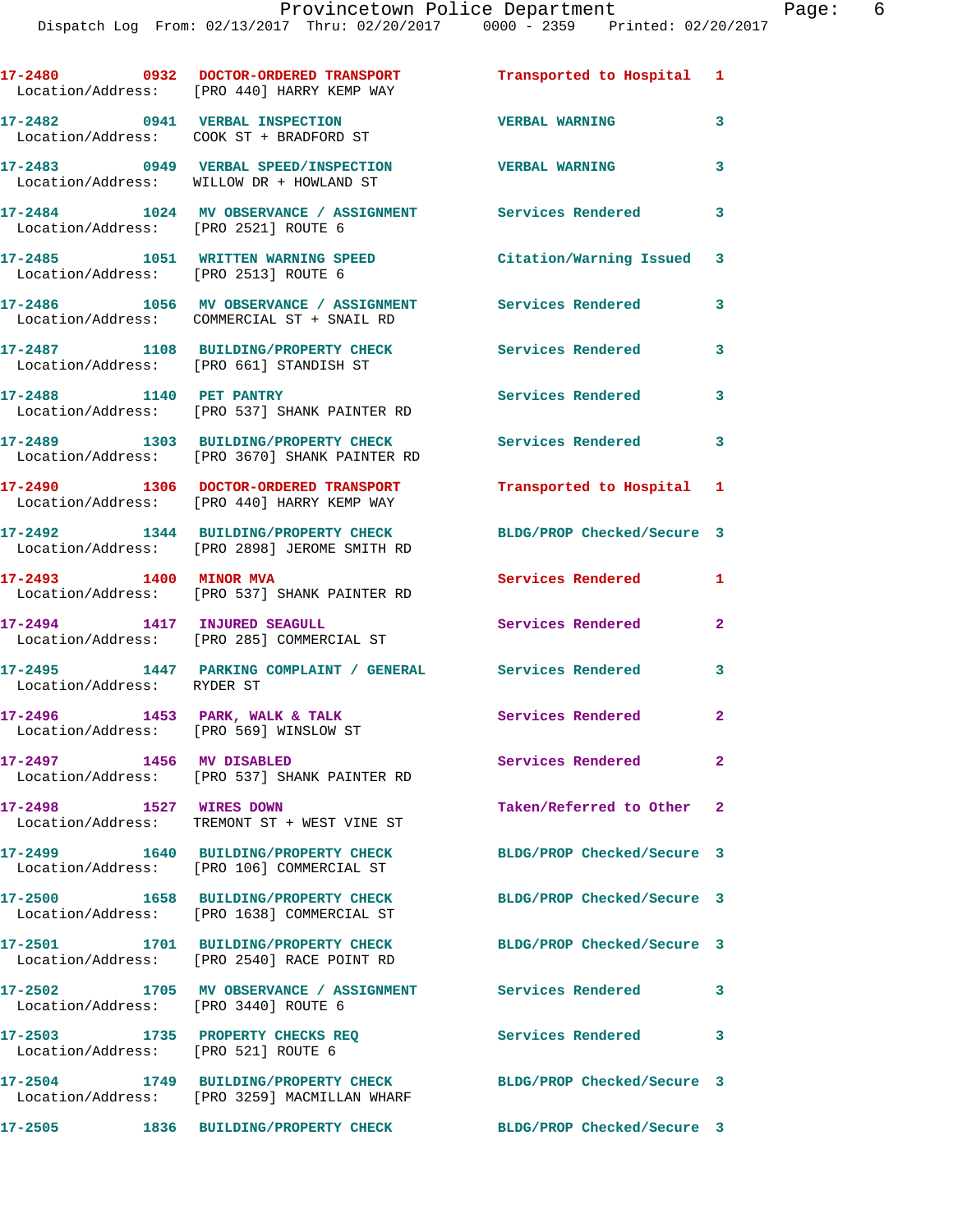| 17-2514 2331 MV ACCIDENT             |                                                                                                                 | <b>PATIENT REFUSAL</b>    | 1              |
|--------------------------------------|-----------------------------------------------------------------------------------------------------------------|---------------------------|----------------|
| 17-2513 2303 ROADWAY-SNOW            | Location/Address: [PRO 542] SHANK PAINTER RD                                                                    | Taken/Referred to Other 2 |                |
|                                      | 17-2512 2114 BUILDING/PROPERTY CHECK BLDG/PROP Checked/Secure 3<br>Location/Address: [PRO 530] SHANK PAINTER RD |                           |                |
| 17-2511 2057 ANIMAL CALL             | Location/Address: [PRO 2271] PLEASANT ST                                                                        | Services Rendered         | $\overline{2}$ |
|                                      | 17-2509 2055 BUILDING/PROPERTY CHECK BLDG/PROP Checked/Secure 3<br>Location/Address: [PRO 2898] JEROME SMITH RD |                           |                |
|                                      | 17-2508 1945 MV OBSERVANCE / ASSIGNMENT Services Rendered<br>Location/Address: BRADFORD ST + HOWLAND ST         |                           | 3              |
|                                      | 17-2507 1908 BUILDING/PROPERTY CHECK BLDG/PROP Checked/Secure 3<br>Location/Address: [PRO 3430] COMMERCIAL ST   |                           |                |
| Location/Address: [PRO 3287] ROUTE 6 | 17-2506 1849 BUILDING/PROPERTY CHECK BLDG/PROP Checked/Secure 3                                                 |                           |                |
|                                      | Location/Address: [PRO 444] HIGH POLE HILL                                                                      |                           |                |
|                                      | Dispatch Log From: 02/13/2017 Thru: 02/20/2017 0000 - 2359 Printed: 02/20/2017                                  |                           |                |
|                                      | Provincetown Police Department                                                                                  |                           |                |

Page: 7

 Location/Address: ROUTE 6 + SNAIL RD Refer To Accident: 17-7-AC

## **For Date: 02/16/2017 - Thursday**

|                                  | 17-2515 0000 LOBBY TRAFFIC<br>Location/Address: [PRO 542] SHANK PAINTER RD                                      | Services Rendered 2        |                         | 10 <sup>1</sup> |
|----------------------------------|-----------------------------------------------------------------------------------------------------------------|----------------------------|-------------------------|-----------------|
|                                  | 17-2516 0015 BUILDING/PROPERTY CHECK Services Rendered<br>Location/Address: [PRO 3259] MACMILLAN WHARF          |                            | $\overline{\mathbf{3}}$ |                 |
|                                  | 17-2517 0149 BUILDING/PROPERTY CHECK<br>Location/Address: [PRO 1638] COMMERCIAL ST                              | BLDG/PROP Checked/Secure 3 |                         |                 |
|                                  | 17-2518 0158 SUSPICIOUS ACTIVITY<br>Location/Address: [PRO 1953] COMMERCIAL ST                                  | BLDG/PROP Checked/Secure 2 |                         |                 |
| Location/Address: HARRY KEMP WAY | 17-2519 0212 BUILDING/PROPERTY CHECK                                                                            | Services Rendered 3        |                         |                 |
|                                  | 17-2520 0219 BUILDING/PROPERTY CHECK BLDG/PROP Checked/Secure 3<br>Location/Address: [PRO 530] SHANK PAINTER RD |                            |                         |                 |
|                                  | 17-2521 0442 HAZARDS/SNOW<br>Location/Address: [PRO 542] SHANK PAINTER RD                                       | <b>Services Rendered</b>   | $\overline{2}$          |                 |
|                                  | 17-2522 0530 BUILDING/PROPERTY CHECK<br>Location/Address: [PRO 1778] SHANK PAINTER RD                           | BLDG/PROP Checked/Secure 3 |                         |                 |
|                                  | 17-2523 0554 BUILDING/PROPERTY CHECK<br>Location/Address: [PRO 182] COMMERCIAL ST                               | BLDG/PROP Checked/Secure 3 |                         |                 |
|                                  | 17-2524 0602 BUILDING/PROPERTY CHECK<br>Location/Address: [PRO 545] SHANK PAINTER RD                            | BLDG/PROP Checked/Secure 3 |                         |                 |
|                                  | 17-2525 0602 BUILDING/PROPERTY CHECK<br>Location/Address: [PRO 1780] JOHNSON ST                                 | BLDG/PROP Checked/Secure 3 |                         |                 |
|                                  | 17-2526 0701 BOAT/HARBORMASTER<br>Location/Address: [PRO 3259] MACMILLAN WHARF                                  | Taken/Referred to Other 2  |                         |                 |
|                                  | 17-2527 0725 ALARM - FIRE<br>Location/Address: [PRO 285] COMMERCIAL ST                                          | <b>Services Rendered</b>   | 1                       |                 |
| 17-2528 0807 AT SCHOOL           |                                                                                                                 | <b>Services Rendered</b>   | 3                       |                 |

Location/Address: [PRO 569] WINSLOW ST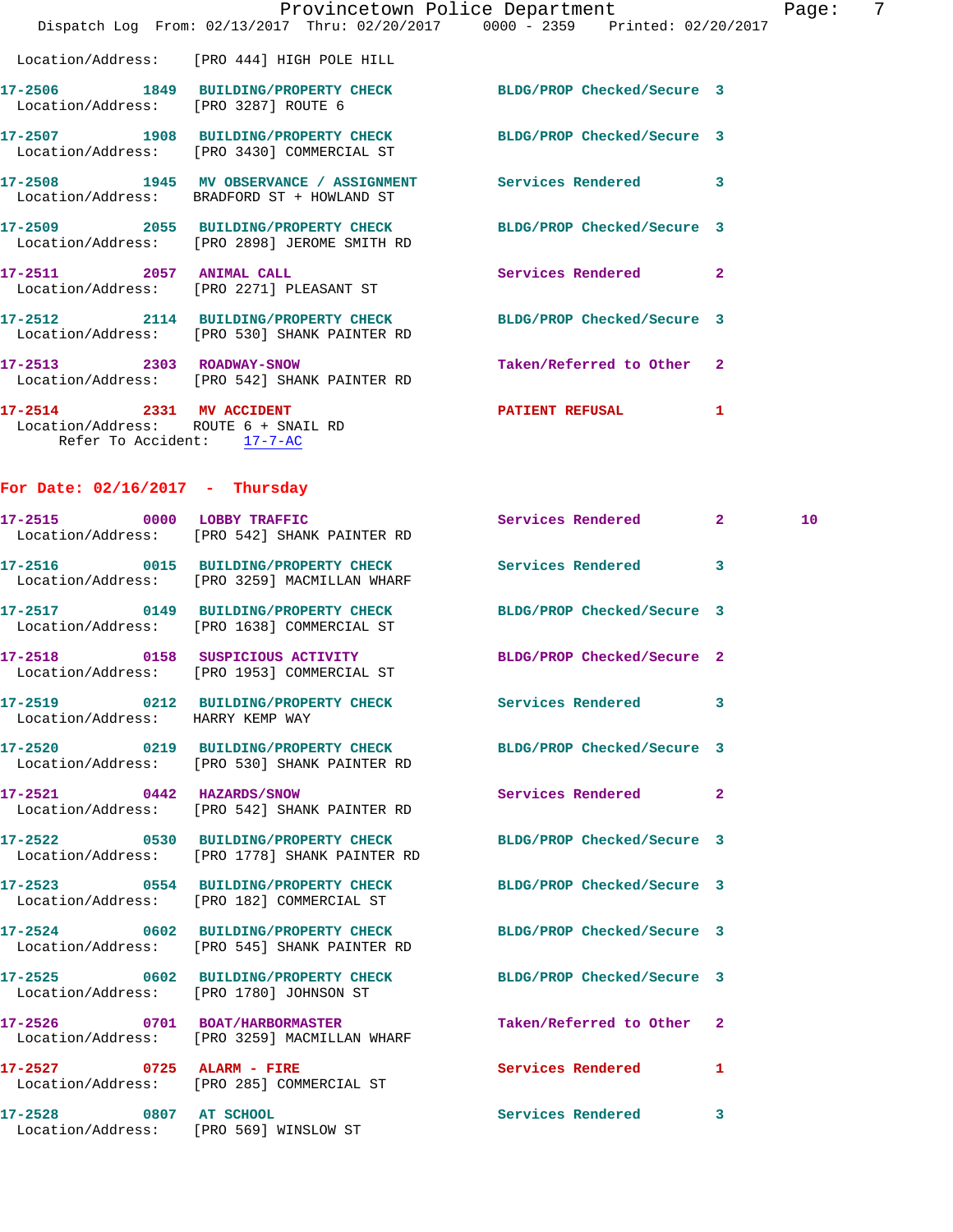| Location/Address: [PRO 521] ROUTE 6  | 17-2529 0929 BUILDING/PROPERTY CHECK                                                                       | BLDG/PROP Checked/Secure 3 |                |
|--------------------------------------|------------------------------------------------------------------------------------------------------------|----------------------------|----------------|
|                                      | 17-2530 0953 BUILDING/PROPERTY CHECK<br>Location/Address: [PRO 1638] COMMERCIAL ST                         | Services Rendered 3        |                |
| Location/Address: [PRO 3287] ROUTE 6 | 17-2531 0953 BUILDING/PROPERTY CHECK                                                                       | BLDG/PROP Checked/Secure 3 |                |
| 17-2532 1100 COA LUNCHEON            | Location/Address: [PRO 488] MAYFLOWER ST                                                                   | <b>Services Rendered</b>   | 3              |
|                                      | 17-2533 1203 ALARM - FIRE<br>Location/Address: [PRO 444] HIGH POLE HILL                                    | False Alarm                | 1              |
| 17-2534 1359 BIKE LOCK ASSIST        | Location/Address: [PRO 936] FRANKLIN ST                                                                    | <b>SPOKEN TO</b>           | $\overline{2}$ |
|                                      | 17-2535 1411 BUILDING/PROPERTY CHECK<br>Location/Address: [PRO 661] STANDISH ST                            | <b>Services Rendered</b>   | 3              |
|                                      | 17-2536 1420 BUILDING/PROPERTY CHECK<br>Location/Address: [PRO 2512] JEROME SMITH RD                       | Services Rendered          | 3              |
|                                      | $17-2537$ 1459 PARK, WALK & TALK<br>Location/Address: [PRO 569] WINSLOW ST                                 | <b>Services Rendered</b>   | $\mathbf{2}$   |
|                                      | 17-2538 1503 BUILDING/PROPERTY CHECK<br>Location/Address: [PRO 1638] COMMERCIAL ST                         | BLDG/PROP Checked/Secure 3 |                |
|                                      | 17-2539 1538 MV OBSERVANCE / ASSIGNMENT<br>Location/Address: [PRO 3430] COMMERCIAL ST                      | <b>Services Rendered</b>   | 3              |
|                                      | 17-2540 1609 MV OBSERVANCE / ASSIGNMENT<br>Location/Address: [PRO 2977] COMMERCIAL ST                      | Services Rendered          | 3              |
|                                      | 17-2541 1650 BUILDING/PROPERTY CHECK<br>Location/Address: [PRO 526] RYDER ST EXT                           | BLDG/PROP Checked/Secure 3 |                |
|                                      | 17-2542 1715 BUILDING/PROPERTY CHECK<br>Location/Address: [PRO 2490] PROVINCELANDS RD                      | BLDG/PROP Checked/Secure 3 |                |
|                                      | 17-2543 1732 ASSIST CITIZEN<br>Location/Address: [PRO 105] COMMERCIAL ST                                   | Services Rendered 3        |                |
|                                      | 17-2544 1800 BUILDING/PROPERTY CHECK<br>Location/Address: [PRO 1778] SHANK PAINTER RD                      | BLDG/PROP Checked/Secure 3 |                |
|                                      | 17-2545 1811 PARKING COMPLAINT / GENERAL Services Rendered 3<br>Location/Address: [PRO 1325] COMMERCIAL ST |                            |                |
|                                      | 17-2546 1831 BUILDING/PROPERTY CHECK<br>Location/Address: [PRO 3259] MACMILLAN WHARF                       | BLDG/PROP Checked/Secure 3 |                |
|                                      | 17-2547 1836 BUILDING/PROPERTY CHECK<br>Location/Address: [PRO 2206] COMMERCIAL ST                         | BLDG/PROP Checked/Secure 3 |                |
|                                      | 17-2548 2035 MV OBSERVANCE / ASSIGNMENT Services Rendered 3<br>Location/Address: BRADFORD ST + STANDISH ST |                            |                |
|                                      | 17-2549 2042 BUILDING/PROPERTY CHECK<br>Location/Address: [PRO 3287] ROUTE 6                               | BLDG/PROP Checked/Secure 3 |                |
| 17-2550 2113 ASSIST CITIZEN          | Location/Address: [PRO 105] COMMERCIAL ST                                                                  | <b>Services Rendered</b>   | 3              |
|                                      | 17-2551 2126 BUILDING/PROPERTY CHECK<br>Location/Address: [PRO 444] HIGH POLE HILL                         | BLDG/PROP Checked/Secure 3 |                |
|                                      | 17-2552 2137 SUSPICIOUS ACTIVITY                                                                           | Unfounded<br>$\sim$ 2      |                |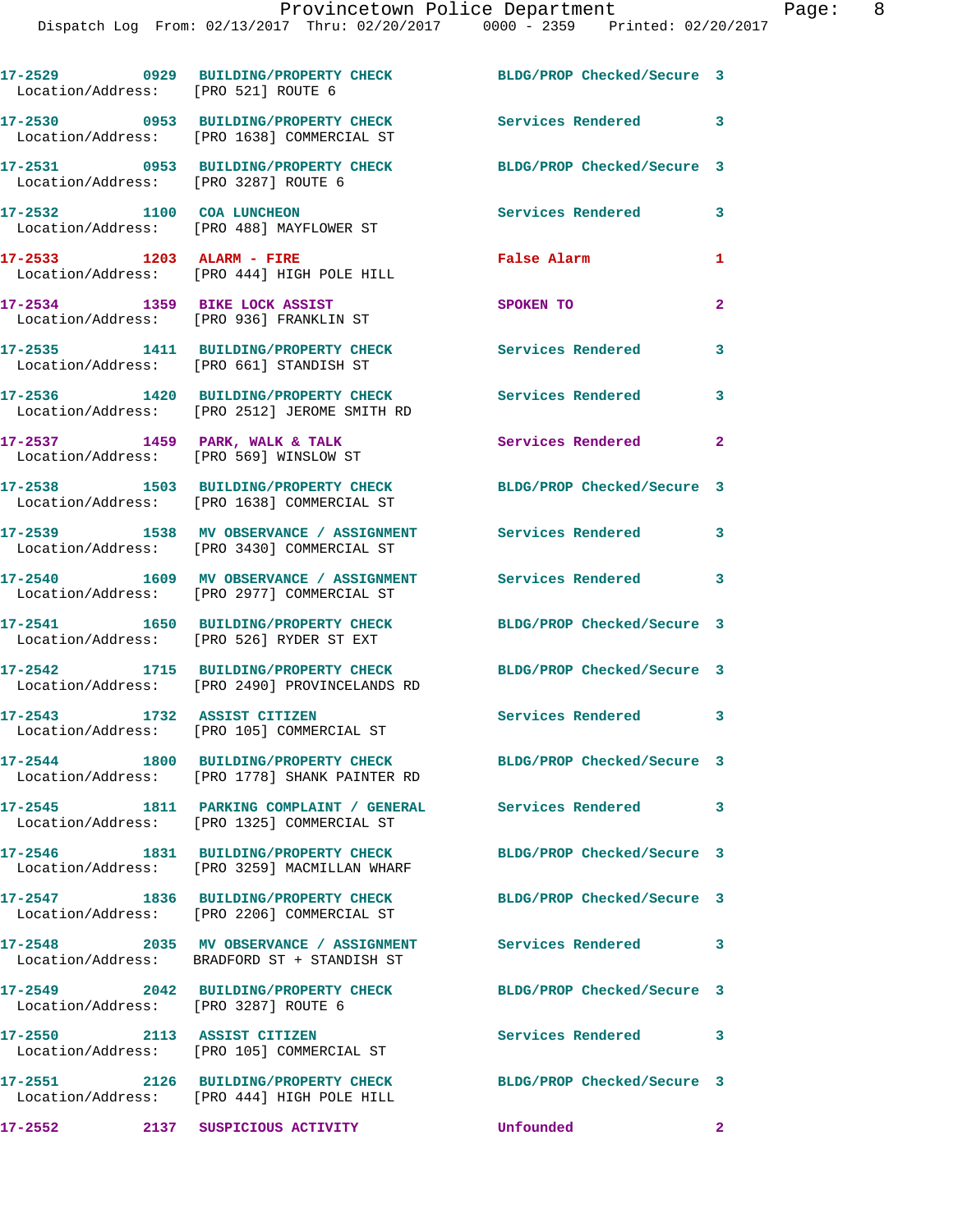|                                      | Dispatch Log From: 02/13/2017 Thru: 02/20/2017 0000 - 2359 Printed: 02/20/2017                                  | Provincetown Police Department |              | Page: 9 |  |
|--------------------------------------|-----------------------------------------------------------------------------------------------------------------|--------------------------------|--------------|---------|--|
|                                      | Location/Address: [PRO 595] BRADFORD ST                                                                         |                                |              |         |  |
|                                      | 17-2553 2146 BUILDING/PROPERTY CHECK Services Rendered 3<br>Location/Address: [PRO 2540] RACE POINT RD          |                                |              |         |  |
|                                      | 17-2554 2223 MV STOP/TOW<br>Location/Address: [PRO 338] SHANK PAINTER RD                                        | <b>Vehicle Towed</b>           | 3            |         |  |
|                                      | 17-2555 2335 LOBBY TRAFFIC Services Rendered 3<br>Location/Address: [PRO 542] SHANK PAINTER RD                  |                                |              | 9       |  |
| For Date: $02/17/2017$ - Friday      |                                                                                                                 |                                |              |         |  |
|                                      | 17-2556 0013 BUILDING/PROPERTY CHECK BLDG/PROP Checked/Secure 3<br>Location/Address: [PRO 530] SHANK PAINTER RD |                                |              |         |  |
|                                      | 17-2557 0022 MV OBSERVANCE / ASSIGNMENT Services Rendered 3<br>Location/Address: [PRO 2577] BRADFORD ST         |                                |              |         |  |
|                                      | 17-2558 0036 BUILDING/PROPERTY CHECK BLDG/PROP Checked/Secure 3<br>Location/Address: [PRO 1638] COMMERCIAL ST   |                                |              |         |  |
|                                      | 17-2559 0103 MV OBSERVANCE / ASSIGNMENT Services Rendered 3<br>Location/Address: [PRO 106] COMMERCIAL ST        |                                |              |         |  |
| Location/Address: HARRY KEMP WAY     | 17-2560 0147 BUILDING/PROPERTY CHECK Services Rendered 3                                                        |                                |              |         |  |
|                                      | 17-2561 0155 BUILDING/PROPERTY CHECK Services Rendered 3<br>Location/Address: [PRO 3259] MACMILLAN WHARF        |                                |              |         |  |
|                                      | 17-2562 0219 BUILDING/PROPERTY CHECK BLDG/PROP Checked/Secure 3<br>Location/Address: [PRO 16] BRADFORD ST       |                                |              |         |  |
|                                      | 17-2563 0237 CO BURGLAR ALARM <b>False Alarm Weather (No. 1</b><br>Location/Address: [PRO 444] HIGH POLE HILL   |                                |              |         |  |
|                                      | 17-2565 0307 BUILDING/PROPERTY CHECK BLDG/PROP Checked/Secure 3<br>Location/Address: [PRO 175] COMMERCIAL ST    |                                |              |         |  |
|                                      | 17-2567 0530 MV OBSERVANCE / ASSIGNMENT Services Rendered 3<br>Location/Address: [PRO 3430] COMMERCIAL ST       |                                |              |         |  |
|                                      | 17-2566 0539 BUILDING/PROPERTY CHECK BLDG/PROP Checked/Secure 3<br>Location/Address: [PRO 3259] MACMILLAN WHARF |                                |              |         |  |
| Location/Address: SHANK PAINTER RD   | 17-2568 0546 PARK, WALK & TALK 3 Services Rendered 2                                                            |                                |              |         |  |
|                                      | 17-2569 0603 BUILDING/PROPERTY CHECK BLDG/PROP Checked/Secure 3<br>Location/Address: [PRO 105] COMMERCIAL ST    |                                |              |         |  |
|                                      | 17-2570 0616 BUILDING/PROPERTY CHECK BLDG/PROP Checked/Secure 3<br>Location/Address: [PRO 440] HARRY KEMP WAY   |                                |              |         |  |
|                                      | 17-2571 0735 BUILDING/PROPERTY CHECK<br>Location/Address: [PRO 3670] SHANK PAINTER RD                           | Services Rendered 3            |              |         |  |
| Location/Address: [PRO 3287] ROUTE 6 | 17-2572 0745 BUILDING/PROPERTY CHECK BLDG/PROP Checked/Secure 3                                                 |                                |              |         |  |
|                                      | 17-2573 0811 SCHOOL CROSSING<br>Location/Address: [PRO 569] WINSLOW ST                                          | Services Rendered 2            |              |         |  |
|                                      | 17-2574 0812 TRAFFIC CONTROL/CONSTRUCTION GONE ON ARRIVAL 3<br>Location/Address: COMMERCIAL ST + LAW ST         |                                |              |         |  |
|                                      | 17-2575 0839 LOW HANGING WIRE Services Rendered<br>Location/Address: [PRO 165] COMMERCIAL ST                    |                                | $\mathbf{2}$ |         |  |
|                                      |                                                                                                                 |                                |              |         |  |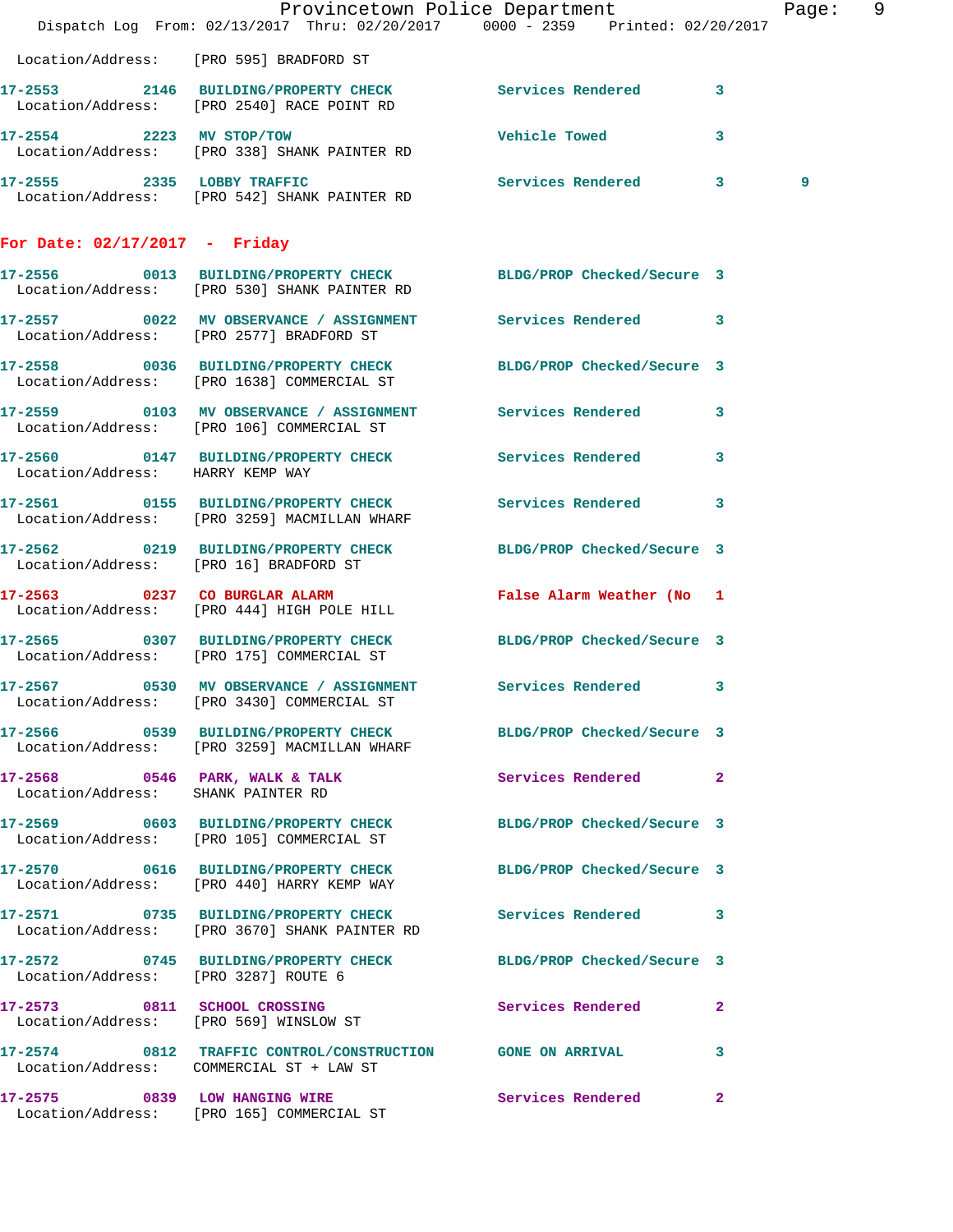|                                                      | Provincetown Police Department<br>Dispatch Log From: 02/13/2017 Thru: 02/20/2017 0000 - 2359 Printed: 02/20/2017     |                            |                |
|------------------------------------------------------|----------------------------------------------------------------------------------------------------------------------|----------------------------|----------------|
|                                                      |                                                                                                                      |                            |                |
|                                                      | 17-2576      0901   BUILDING/PROPERTY CHECK        Services Rendered<br>Location/Address:   [PRO 2483] COMMERCIAL ST |                            | 3              |
| 17-2578 0954 COMPLAINT                               | Location/Address: [PRO 882] FRITZ'S WAY                                                                              | Services Rendered          | 3              |
|                                                      | 17-2577 0956 BUILDING/PROPERTY CHECK<br>Location/Address: [PRO 526] RYDER ST EXT                                     | Services Rendered          | 3              |
|                                                      | 17-2579 0959 BUILDING/PROPERTY CHECK<br>Location/Address: [PRO 3317] CEMETERY RD                                     | BLDG/PROP Checked/Secure 3 |                |
|                                                      | 17-2580 1000 BUILDING/PROPERTY CHECK<br>Location/Address: [PRO 3318] CEMETERY RD                                     | BLDG/PROP Checked/Secure 3 |                |
| Location/Address: [PRO 453] KILEY CT                 | 17-2581 1020 TRUCK PULLED DOWN PHONE WIRES Services Rendered                                                         |                            | $\mathbf{2}$   |
|                                                      | 17-2582 1029 MV OBSERVANCE / ASSIGNMENT Services Rendered<br>Location/Address: [PRO 3099] SHANK PAINTER RD           |                            | 3              |
|                                                      | 17-2583 1053 BUILDING/PROPERTY CHECK Services Rendered<br>Location/Address: [PRO 3259] MACMILLAN WHARF               |                            | 3              |
| 17-2584 1110 FOLLOW UP                               | Location/Address: [PRO 1935] BAYBERRY AVE                                                                            | Services Rendered          | $\overline{a}$ |
| 17-2585 1208 MV HIT & RUN                            | Location/Address: [PRO 537] SHANK PAINTER RD                                                                         | Services Rendered          | $\mathbf{2}$   |
|                                                      | 17-2586 1223 BUILDING/PROPERTY CHECK Services Rendered<br>Location/Address: [PRO 2540] RACE POINT RD                 |                            | 3              |
| Location/Address: [PRO 970] KINGS WAY                | 17-2587 1227 PET FOOD DELIVERY                                                                                       | Services Rendered          | $\mathbf{2}$   |
|                                                      | $17-2588$ 1233 PARK, WALK & TALK<br>Location/Address: [PRO 537] SHANK PAINTER RD                                     | <b>Services Rendered</b>   | $\mathbf{2}$   |
|                                                      | 17-2589 1325 FOLLOW UP<br>Location/Address: [PRO 1780] JOHNSON ST                                                    | <b>FOLLOW UP</b>           | $\overline{a}$ |
|                                                      | 17-2590 1332 PARK, WALK & TALK<br>Location/Address: [PRO 3296] SHANK PAINTER RD                                      | Services Rendered          |                |
|                                                      | 17-2591 1336 MV OBSERVANCE / ASSIGNMENT<br>Location/Address: STANDISH ST + BRADFORD ST                               | <b>Services Rendered</b>   | 3              |
|                                                      | 17-2592 1351 BUILDING/PROPERTY CHECK<br>Location/Address: [PRO 661] STANDISH ST                                      | <b>Services Rendered</b>   | 3              |
| 17-2593 1353 LOST KEYS<br>Location/Address: COURT ST |                                                                                                                      | <b>Services Rendered</b>   | 3              |
| Location/Address: [PRO 571] ALDEN ST                 | 17-2594 1406 BUILDING/PROPERTY CHECKR BLDG/PROP Checked/Secure 3                                                     |                            |                |
| Location: SNAIL RD                                   | 17-2595 1527 MV OBSERVANCE / ASSIGNMENT Services Rendered                                                            |                            | 3              |
|                                                      | 17-2596 1535 BUILDING/PROPERTY CHECK<br>Location/Address: [PRO 1638] COMMERCIAL ST                                   | BLDG/PROP Checked/Secure 3 |                |
| 17-2597                                              | 1605 BUILDING/PROPERTY CHECK                                                                                         | BLDG/PROP Checked/Secure 3 |                |

**17-2598 1619 MV OBSERVANCE / ASSIGNMENT Services Rendered 3**  Location/Address: [PRO 3430] COMMERCIAL ST

**17-2599 1637 DOCTOR-ORDERED TRANSPORT Transported to Hospital 1**  Location/Address: [PRO 3222] ALDEN ST

Location/Address: [PRO 16] BRADFORD ST

Page: 10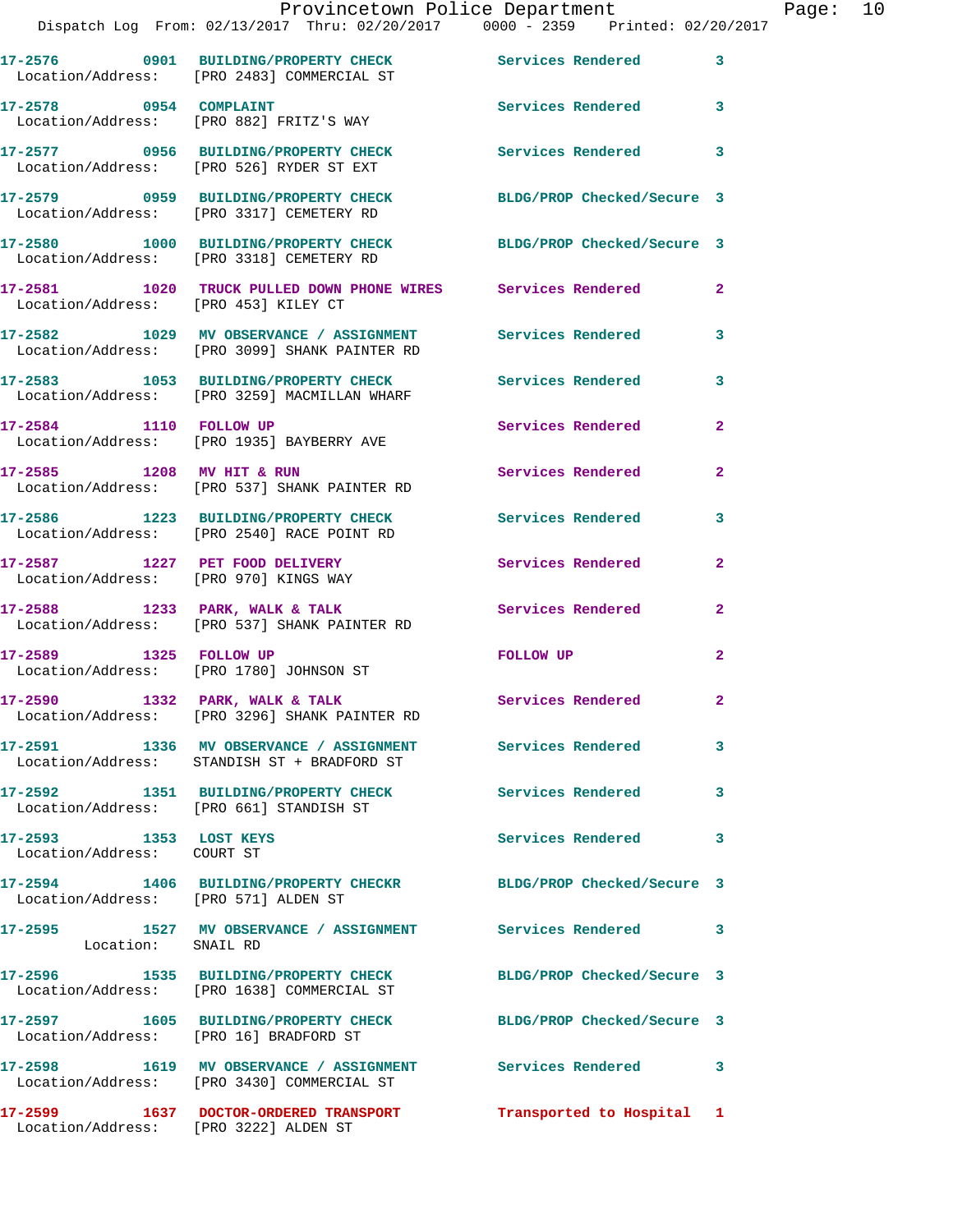|                                      | 17-2600 1649 BUILDING/PROPERTY CHECK BLDG/PROP Checked/Secure 3<br>Location/Address: [PRO 2540] RACE POINT RD        |                            |              |    |
|--------------------------------------|----------------------------------------------------------------------------------------------------------------------|----------------------------|--------------|----|
|                                      | 17-2602 1654 VERBAL BRAKE LIGHT<br>Location/Address: [PRO 105] COMMERCIAL ST                                         | VERBAL WARNING 3           |              |    |
|                                      | 17-2603 1705 BUILDING/PROPERTY CHECK BLDG/PROP Checked/Secure 3<br>Location/Address: [PRO 2483] COMMERCIAL ST        |                            |              |    |
|                                      | 17-2605 1715 BUILDING/PROPERTY CHECK Services Rendered 3<br>Location/Address: [PRO 3259] MACMILLAN WHARF             |                            |              |    |
|                                      | 17-2604 1719 BUILDING/PROPERTY CHECK BLDG/PROP Checked/Secure 3<br>Location/Address: [PRO 2490] PROVINCELANDS RD     |                            |              |    |
| Location/Address: [PRO 521] ROUTE 6  | 17-2606 1824 BUILDING/PROPERTY CHECK BLDG/PROP Checked/Secure 3                                                      |                            |              |    |
|                                      | 17-2607 1839 CODE 99/TRANSPORT<br>Location/Address: [PRO 3491] STABLE PATH                                           | Transported to Hospital 1  |              |    |
|                                      | 17-2608 1919 ERRATIC MV OPERATION<br>Location/Address: [PRO 2521] ROUTE 6                                            | Could Not Locate 2         |              |    |
|                                      | 17-2609 2042 BUILDING/PROPERTY CHECK BLDG/PROP Checked/Secure 3<br>Location/Address: [PRO 1778] SHANK PAINTER RD     |                            |              |    |
| 17-2610 2126 DISORDERLY              | Location/Address: [PRO 569] WINSLOW ST                                                                               | Services Rendered          | $\mathbf{2}$ |    |
|                                      | 17-2611 2254 LOBBY TRAFFIC<br>Location/Address: [PRO 542] SHANK PAINTER RD                                           | Services Rendered          | 3            | 11 |
|                                      | 17-2612 2302 SERVICE CALL<br>Location/Address: [PRO 3491] STABLE PATH                                                | Services Rendered          | 3            |    |
|                                      | 17-2613 2309 BUILDING/PROPERTY CHECK Services Rendered<br>Location/Address: [PRO 2483] COMMERCIAL ST                 |                            | 3            |    |
|                                      | 17-2614 2318 BUILDING/PROPERTY CHECK Services Rendered<br>Location/Address: [PRO 2977] COMMERCIAL ST                 |                            | 3            |    |
| Location/Address: [PRO 2521] ROUTE 6 | 17-2616 2325 MV OBSERVANCE / ASSIGNMENT Services Rendered                                                            |                            | 3            |    |
|                                      | 17-2617 2325 MV OBSERVANCE / ASSIGNMENT<br>Location/Address: [PRO 2489] BRADFORD ST                                  | Services Rendered          |              |    |
|                                      | 17-2615 2326 BUILDING/PROPERTY CHECK BLDG/PROP Checked/Secure 3<br>Location/Address: [PRO 3296] SHANK PAINTER RD     |                            |              |    |
|                                      | 17-2618 2334 BUILDING/PROPERTY CHECK<br>Location/Address: [PRO 3259] MACMILLAN WHARF                                 | BLDG/PROP Checked/Secure 3 |              |    |
|                                      | 17-2619 2347 MV OBSERVANCE / ASSIGNMENT No Action Required<br>Location/Address: HOWLAND ST + BRADFORD ST             |                            | 3            |    |
| For Date: $02/18/2017$ - Saturday    |                                                                                                                      |                            |              |    |
|                                      | 17-2620       0055   MV OBSERVANCE / ASSIGNMENT       Services Rendered<br>Location/Address: [PRO 106] COMMERCIAL ST |                            | 3            |    |
|                                      | 17-2621 0132 BUILDING/PROPERTY CHECK BLDG/PROP Checked/Secure 3<br>Location/Address: [PRO 447] JEROME SMITH RD       |                            |              |    |
|                                      | 17-2622 0222 LIFT ASSIST/TRANSPORT<br>Location/Address: [PRO 1509] BRADFORD ST                                       | Transported to Hospital 1  |              |    |

**17-2623 0255 MV OBSERVANCE / ASSIGNMENT Services Rendered 3**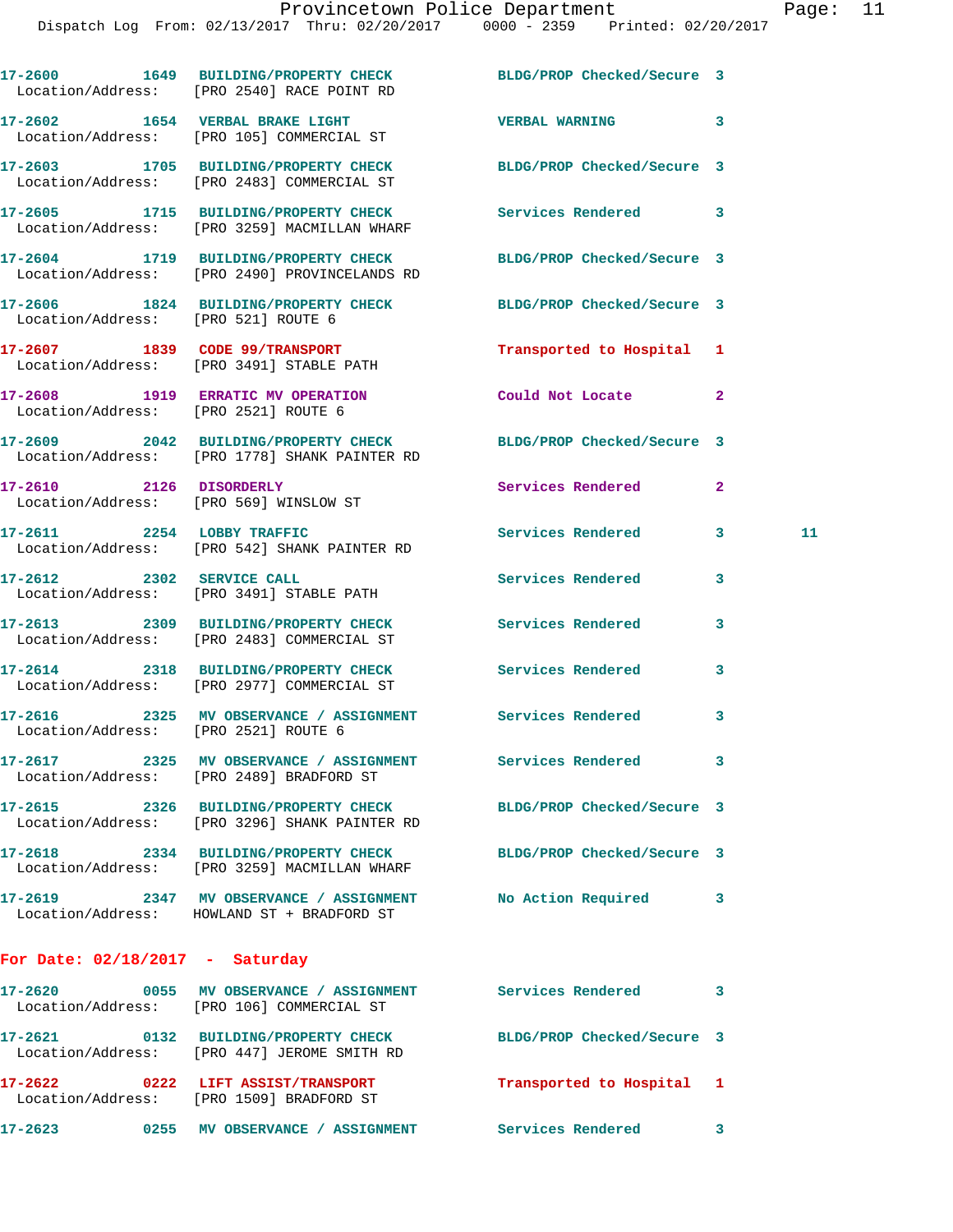|                                        | Dispatch Log From: 02/13/2017 Thru: 02/20/2017 0000 - 2359 Printed: 02/20/2017                                | Provincetown Police Department              |              | Page: | 12 |
|----------------------------------------|---------------------------------------------------------------------------------------------------------------|---------------------------------------------|--------------|-------|----|
|                                        | Location/Address: [PRO 3430] COMMERCIAL ST                                                                    |                                             |              |       |    |
|                                        | 17-2624 0435 BUILDING/PROPERTY CHECK Services Rendered 3<br>Location/Address: [PRO 2499] RACE POINT RD        |                                             |              |       |    |
|                                        | 17-2625 0440 BUILDING/PROPERTY CHECK<br>Location/Address: [PRO 2490] PROVINCELANDS RD                         | Services Rendered                           | 3            |       |    |
|                                        | 17-2626 0532 MV OBSERVANCE / ASSIGNMENT Services Rendered<br>Location/Address: [PRO 2489] BRADFORD ST         |                                             | $\mathbf{3}$ |       |    |
|                                        | 17-2627 0547 BUILDING/PROPERTY CHECK<br>Location/Address: [PRO 440] HARRY KEMP WAY                            | BLDG/PROP Checked/Secure 3                  |              |       |    |
|                                        | 17-2628 0559 BUILDING/PROPERTY CHECK BLDG/PROP Checked/Secure 3<br>Location/Address: [PRO 1638] COMMERCIAL ST |                                             |              |       |    |
|                                        | 17-2629 0706 BURGLAR ALARM<br>Location/Address: [PRO 324] COMMERCIAL ST                                       | False Alarm <b>Exercise Service Service</b> | $\mathbf{1}$ |       |    |
| 17-2630 0825 PET PANTRY                | Location/Address: [PRO 3296] SHANK PAINTER RD                                                                 | Services Rendered 3                         |              |       |    |
| Location/Address: [PRO 16] BRADFORD ST | 17-2632 0849 BUILDING/PROPERTY CHECK BLDG/PROP Checked/Secure 3                                               |                                             |              |       |    |
|                                        | 17-2633 0859 BUILDING/PROPERTY CHECK BLDG/PROP Checked/Secure 3<br>Location/Address: [PRO 3317] CEMETERY RD   |                                             |              | 1     |    |
|                                        | 17-2634 0917 BUILDING/PROPERTY CHECK Services Rendered 3<br>Location/Address: [PRO 526] RYDER ST EXT          |                                             |              |       |    |
|                                        | 17-2635 0945 PARK, WALK & TALK<br>Location/Address: [PRO 2500] COMMERCIAL ST                                  | Services Rendered                           | $\mathbf{2}$ |       |    |
|                                        | 17-2636 1018 HIP INJURY/TRANSPORT<br>Location/Address: [PRO 776] BROWNE ST                                    | Transported to Hospital 1                   |              |       |    |
|                                        | 17-2638 1121 MV OBSERVANCE / ASSIGNMENT Services Rendered<br>Location/Address: BRADFORD ST + STANDISH ST      |                                             | 3            |       |    |
| 17-2639 1141 HAZARDS                   | Location/Address: [PRO 1415] PEARL ST                                                                         | Taken/Referred to Other 2                   |              |       |    |
|                                        | 17-2640 1203 PARK, WALK & TALK Services Rendered<br>Location/Address: [PRO 105] COMMERCIAL ST                 |                                             | $\mathbf{2}$ |       |    |
|                                        | 17-2641 1219 MV OBSERVANCE / ASSIGNMENT Services Rendered<br>Location/Address: [PRO 536] SHANK PAINTER RD     |                                             | 3            |       |    |
| Location/Address: [PRO 3287] ROUTE 6   | 17-2642 1241 BUILDING/PROPERTY CHECK BLDG/PROP Checked/Secure 3                                               |                                             |              |       |    |
|                                        | 17-2643 1303 BUILDING/PROPERTY CHECK<br>Location/Address: [PRO 2500] COMMERCIAL ST                            | BLDG/PROP Checked/Secure 3                  |              |       |    |
|                                        | 17-2644 1303 PARK, WALK & TALK Services Rendered<br>Location/Address: [PRO 3121] COMMERCIAL ST                |                                             | $\mathbf{2}$ |       |    |
|                                        | 17-2645 1316 BUILDING/PROPERTY CHECK Services Rendered<br>Location/Address: [PRO 564] BAYBERRY AVE            |                                             | 3            |       |    |
|                                        | 17-2646 1509 NOISE COMPLAINT<br>Location/Address: [PRO 3670] SHANK PAINTER RD                                 | Services Rendered                           | 3            |       |    |
| Location/Address: [PRO 3440] ROUTE 6   | 17-2647 1606 MV OBSERVANCE / ASSIGNMENT Services Rendered                                                     |                                             | 3            |       |    |
|                                        | 17-2648 1702 BUILDING/PROPERTY CHECK BLDG/PROP Checked/Secure 3<br>Location/Address: [PRO 433] RYDER ST EXT   |                                             |              |       |    |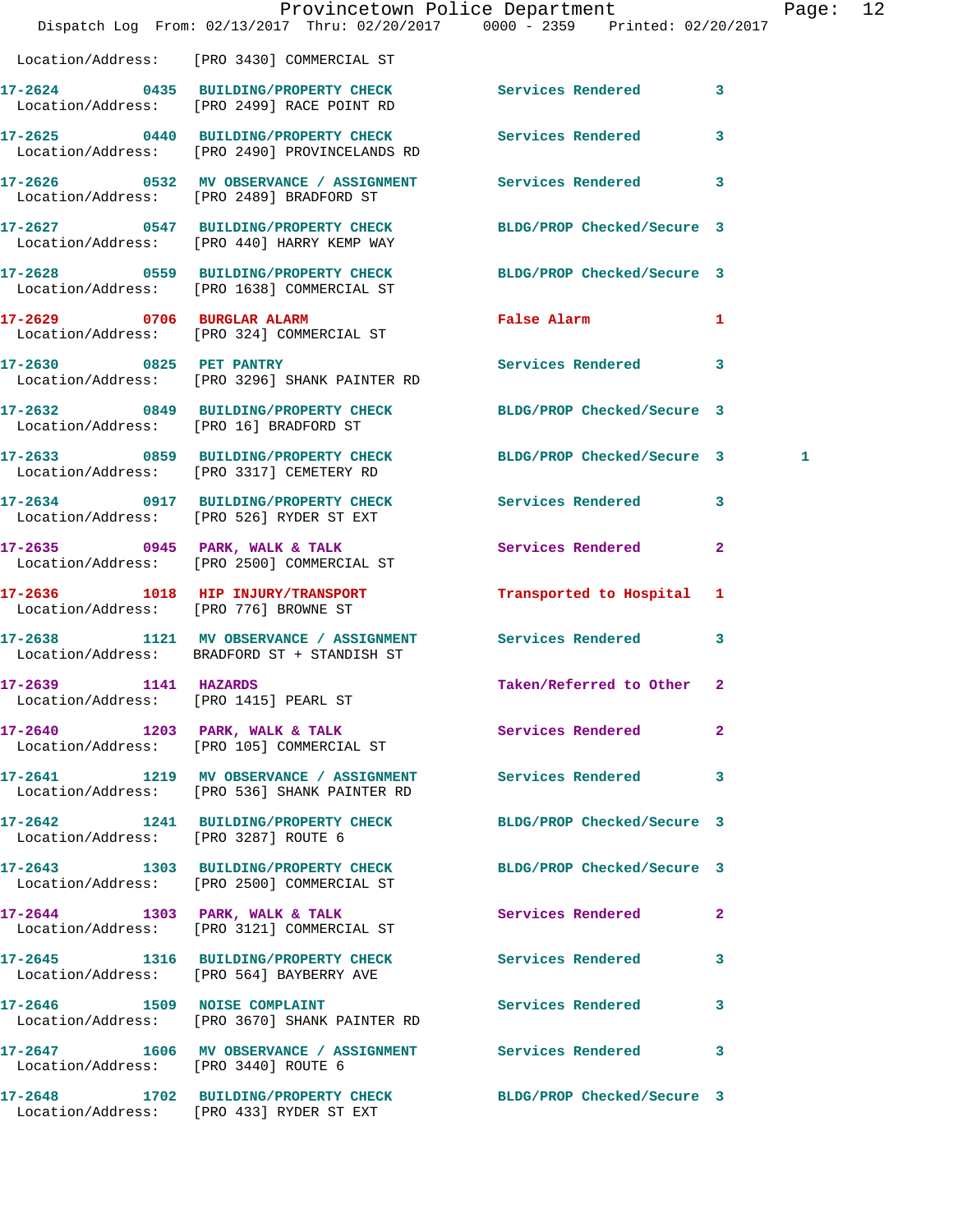## Provincetown Police Department Page: 13

|                                                                                                                                                                                                                                                                                                                                                                                                                                                                                                                                                                                                                                                                                                                                                                                                                                                                                                                                                                                                                                                                                                  | 3              |                                                                                                                                                                                                                                                                                                                                                                                                                                                                                                                                                                                                                                                                  |
|--------------------------------------------------------------------------------------------------------------------------------------------------------------------------------------------------------------------------------------------------------------------------------------------------------------------------------------------------------------------------------------------------------------------------------------------------------------------------------------------------------------------------------------------------------------------------------------------------------------------------------------------------------------------------------------------------------------------------------------------------------------------------------------------------------------------------------------------------------------------------------------------------------------------------------------------------------------------------------------------------------------------------------------------------------------------------------------------------|----------------|------------------------------------------------------------------------------------------------------------------------------------------------------------------------------------------------------------------------------------------------------------------------------------------------------------------------------------------------------------------------------------------------------------------------------------------------------------------------------------------------------------------------------------------------------------------------------------------------------------------------------------------------------------------|
|                                                                                                                                                                                                                                                                                                                                                                                                                                                                                                                                                                                                                                                                                                                                                                                                                                                                                                                                                                                                                                                                                                  | 1              |                                                                                                                                                                                                                                                                                                                                                                                                                                                                                                                                                                                                                                                                  |
|                                                                                                                                                                                                                                                                                                                                                                                                                                                                                                                                                                                                                                                                                                                                                                                                                                                                                                                                                                                                                                                                                                  |                |                                                                                                                                                                                                                                                                                                                                                                                                                                                                                                                                                                                                                                                                  |
|                                                                                                                                                                                                                                                                                                                                                                                                                                                                                                                                                                                                                                                                                                                                                                                                                                                                                                                                                                                                                                                                                                  | $\overline{2}$ |                                                                                                                                                                                                                                                                                                                                                                                                                                                                                                                                                                                                                                                                  |
|                                                                                                                                                                                                                                                                                                                                                                                                                                                                                                                                                                                                                                                                                                                                                                                                                                                                                                                                                                                                                                                                                                  | $\overline{2}$ |                                                                                                                                                                                                                                                                                                                                                                                                                                                                                                                                                                                                                                                                  |
|                                                                                                                                                                                                                                                                                                                                                                                                                                                                                                                                                                                                                                                                                                                                                                                                                                                                                                                                                                                                                                                                                                  |                |                                                                                                                                                                                                                                                                                                                                                                                                                                                                                                                                                                                                                                                                  |
|                                                                                                                                                                                                                                                                                                                                                                                                                                                                                                                                                                                                                                                                                                                                                                                                                                                                                                                                                                                                                                                                                                  | $\mathbf{2}$   |                                                                                                                                                                                                                                                                                                                                                                                                                                                                                                                                                                                                                                                                  |
|                                                                                                                                                                                                                                                                                                                                                                                                                                                                                                                                                                                                                                                                                                                                                                                                                                                                                                                                                                                                                                                                                                  |                |                                                                                                                                                                                                                                                                                                                                                                                                                                                                                                                                                                                                                                                                  |
|                                                                                                                                                                                                                                                                                                                                                                                                                                                                                                                                                                                                                                                                                                                                                                                                                                                                                                                                                                                                                                                                                                  | $\overline{2}$ |                                                                                                                                                                                                                                                                                                                                                                                                                                                                                                                                                                                                                                                                  |
|                                                                                                                                                                                                                                                                                                                                                                                                                                                                                                                                                                                                                                                                                                                                                                                                                                                                                                                                                                                                                                                                                                  | 3 <sup>7</sup> | $6^{\circ}$                                                                                                                                                                                                                                                                                                                                                                                                                                                                                                                                                                                                                                                      |
|                                                                                                                                                                                                                                                                                                                                                                                                                                                                                                                                                                                                                                                                                                                                                                                                                                                                                                                                                                                                                                                                                                  |                |                                                                                                                                                                                                                                                                                                                                                                                                                                                                                                                                                                                                                                                                  |
| Location/Address: [PRO 564] BAYBERRY AVE<br>17-2650 1751 COMPLAINT<br>Location/Address: [PRO 542] SHANK PAINTER RD<br>Location/Address: [PRO 530] SHANK PAINTER RD<br>17-2652 1903 BUILDING/PROPERTY CHECK<br>Location/Address: [PRO 3259] MACMILLAN WHARF<br>Location/Address: [PRO 444] HIGH POLE HILL<br>17-2654 2005 MEDICAL EMERGENCY<br>Location/Address: [PRO 3912] SHANK PAINTER RD<br>Location/Address: ROUTE 6 + SNAIL RD<br>17-2657 2040 ASSAULT<br>Location/Address: [PRO 94] BRADFORD ST<br>Location/Address: [PRO 182] COMMERCIAL ST<br>17-2660 2133 BAR CHECK<br>Location/Address: [PRO 3443] COMMERCIAL ST<br>17-2661 2137 BAR CHECK<br>Location/Address: [PRO 399] COMMERCIAL ST<br>17-2662 2143 BUILDING/PROPERTY CHECK<br>Location/Address: [PRO 526] RYDER ST EXT<br>17-2663 2143 BAR CHECK<br>Location/Address: [PRO 208] COMMERCIAL ST<br>Location/Address: [PRO 175] COMMERCIAL ST<br>17-2665 2218 TRESPASS<br>Location/Address: [PRO 350] COMMERCIAL ST<br>17-2666 2257 LOBBY TRAFFIC<br>Location/Address: [PRO 542] SHANK PAINTER RD<br>For Date: $02/19/2017$ - Sunday |                | 17-2649 1735 BUILDING/PROPERTY CHECK BLDG/PROP Checked/Secure 3<br>Services Rendered 3<br>17-2651 1818 BUILDING/PROPERTY CHECK BLDG/PROP Checked/Secure 3<br>BLDG/PROP Checked/Secure 3<br>17-2653 1956 BUILDING/PROPERTY CHECK BLDG/PROP Checked/Secure 3<br>Transported to Hospital 1<br>17-2655 2033 ASSIST AGENCY / MUTUAL AID Services Rendered<br>Could Not Locate<br>17-2659 2121 BUILDING/PROPERTY CHECK BLDG/PROP Checked/Secure 3<br><b>Services Rendered</b><br>LICENSING/NO ACTION<br>BLDG/PROP Checked/Secure 3<br>LICENSING/NO ACTION<br>17-2664 2147 BUILDING/PROPERTY CHECK BLDG/PROP Checked/Secure 3<br>Services Rendered<br>Services Rendered |

|             |             | 17-2667  0049 BUILDING/PROPERTY CHECK<br>Location/Address: [PRO 60] BRADFORD ST                          | <b>Services Rendered</b>   | $\mathbf{3}$ |
|-------------|-------------|----------------------------------------------------------------------------------------------------------|----------------------------|--------------|
|             |             | 17-2668 0058 BUILDING/PROPERTY CHECK<br>Location/Address: [PRO 94] BRADFORD ST                           | Services Rendered          | 3            |
|             |             | Location/Address: [PRO 2483] COMMERCIAL ST                                                               | Services Rendered          | 3            |
|             |             | Location/Address: [PRO 3259] MACMILLAN WHARF                                                             | BLDG/PROP Checked/Secure 3 |              |
|             |             | 17-2671 0119 MV ACCIDENT/MINOR<br>Location/Address: [PRO 4041] BRADFORD ST<br>Refer To Accident: 17-8-AC | Services Rendered          | 1.           |
|             |             | 17-2672 0234 BUILDING/PROPERTY CHECK<br>Location/Address: [PRO 2539] RYDER ST EXT                        | BLDG/PROP Checked/Secure 3 |              |
| $17 - 2673$ | $\sim$ 0330 | <b>BUILDING/PROPERTY CHECK</b>                                                                           | BLDG/PROP Checked/Secure 3 |              |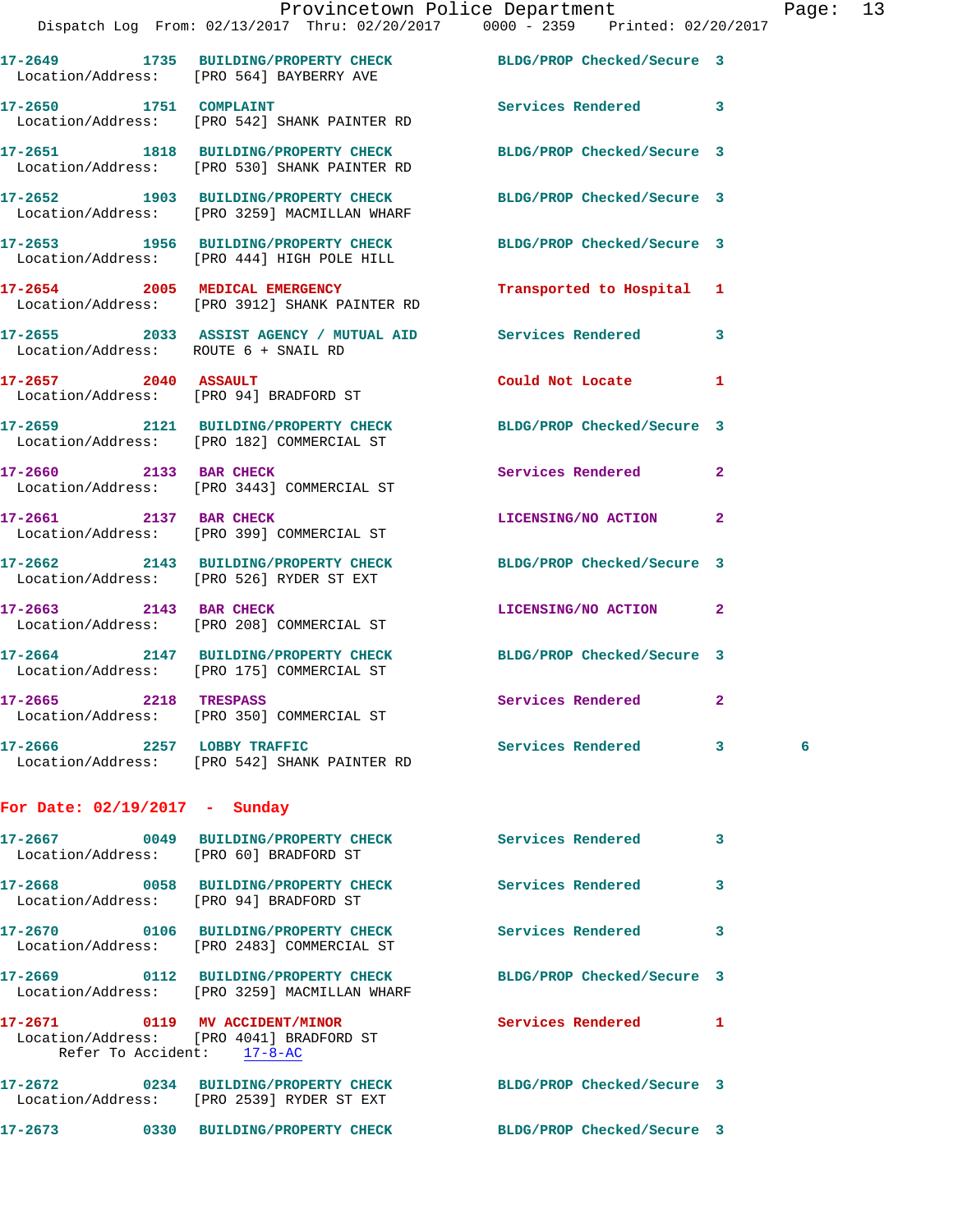|                                                                 | Provincetown Police Department<br>Dispatch Log From: 02/13/2017 Thru: 02/20/2017 0000 - 2359 Printed: 02/20/2017      |                            |              | Page: 14 |  |
|-----------------------------------------------------------------|-----------------------------------------------------------------------------------------------------------------------|----------------------------|--------------|----------|--|
|                                                                 | Location/Address: [PRO 105] COMMERCIAL ST                                                                             |                            |              |          |  |
|                                                                 | 17-2674 0353 MV OBSERVANCE / ASSIGNMENT No Action Required 3<br>Location/Address: JEROME SMITH RD + SHANK PAINTER RD  |                            |              |          |  |
|                                                                 | 17-2675 0731 FOLLOW UP<br>Location/Address: [PRO 724] BRADFORD ST                                                     | Taken/Referred to Other 2  |              |          |  |
|                                                                 | 17-2676 0924 ASSIST AGENCY / MUTUAL AID/WAT Taken/Referred to Other 3<br>Location/Address: [PRO 2241] COMMERCIAL ST   |                            |              |          |  |
|                                                                 | 17-2677 1004 SUSPICIOUS ACTIVITY<br>Location/Address: [PRO 3088] RACE POINT RD                                        | Taken/Referred to Other 2  |              |          |  |
|                                                                 | 17-2678 1012 MEDICAL EMERGENCY<br>Location/Address: [PRO 3416] STABLE PATH                                            | Transported to Hospital 1  |              |          |  |
|                                                                 | 17-2679 1018 D.O.T. ABDOMIN<br>Location/Address: [PRO 440] HARRY KEMP WAY                                             | Transported to Hospital 1  |              |          |  |
| Location/Address: [PRO 16] BRADFORD ST                          | 17-2681 1151 BUILDING/PROPERTY CHECK BLDG/PROP Checked/Secure 3                                                       |                            |              |          |  |
|                                                                 | 17-2682 1231 MV OBSERVANCE / ASSIGNMENT Services Rendered 3<br>Location/Address: SHANK PAINTER RD + CAPTAIN BERTIE RD |                            |              |          |  |
| Refer To Arrest: 17-16-AR                                       | 17-2683 1238 MV STOP<br>Location/Address: [PRO 545] SHANK PAINTER RD                                                  | Arrest(s) Made             | 3            |          |  |
|                                                                 | 17-2684 1314 LOST WALLET<br>Location/Address: [PRO 542] SHANK PAINTER RD                                              | Services Rendered 3        |              |          |  |
|                                                                 | 17-2685 1333 HAZARDS/PROPANE<br>Location/Address: [PRO 1873] COMMERCIAL ST                                            | Services Rendered          | 2            |          |  |
| Location/Address: [PRO 1494] ALDEN ST                           | 17-2686 1439 SERVICE CALL/STREET SIGN Taken/Referred to Other 3                                                       |                            |              |          |  |
| Location/Address: [TRU] STURDY WAY                              | 17-2688 1449 ASSIST AGENCY / TRURO-MED Taken/Referred to Other 3                                                      |                            |              |          |  |
| 17-2687 1500 PARK, WALK & TALK<br>Location/Address: JOHNSON ST  |                                                                                                                       | No Action Required 2       |              |          |  |
|                                                                 | 17-2689 1523 SUDDEN DEATH<br>Location/Address: [PRO 3477] STABLE PATH                                                 | Services Rendered          | 1            |          |  |
| 17-2690 1716 FOLLOW UP<br>Location/Address: [PRO 3573] PEARL ST |                                                                                                                       | Services Rendered          | $\mathbf{2}$ |          |  |
|                                                                 | 17-2692 1912 BUILDING/PROPERTY CHECK BLDG/PROP Checked/Secure 3<br>Location/Address: [PRO 175] COMMERCIAL ST          |                            |              |          |  |
|                                                                 | 17-2693 1920 BUILDING/PROPERTY CHECK<br>Location/Address: [PRO 182] COMMERCIAL ST                                     | BLDG/PROP Checked/Secure 3 |              |          |  |
|                                                                 | 17-2694 2001 BUILDING/PROPERTY CHECK<br>Location/Address: [PRO 530] SHANK PAINTER RD                                  | BLDG/PROP Checked/Secure 3 |              |          |  |
|                                                                 | 17-2695 2036 BUILDING/PROPERTY CHECK<br>Location/Address: [PRO 440] HARRY KEMP WAY                                    | BLDG/PROP Checked/Secure 3 |              |          |  |
|                                                                 | 17-2696 2055 BUILDING/PROPERTY CHECK<br>Location/Address: [PRO 2483] COMMERCIAL ST                                    | BLDG/PROP Checked/Secure 3 |              |          |  |
|                                                                 | 17-2697 2118 MV OBSERVANCE / ASSIGNMENT Services Rendered 3<br>Location/Address: [PRO 2577] BRADFORD ST               |                            |              |          |  |
| 17-2698 2130 MV STOP                                            | Location/Address: BRADFORD ST + BANGS ST                                                                              | <b>VERBAL WARNING</b>      | 3            |          |  |